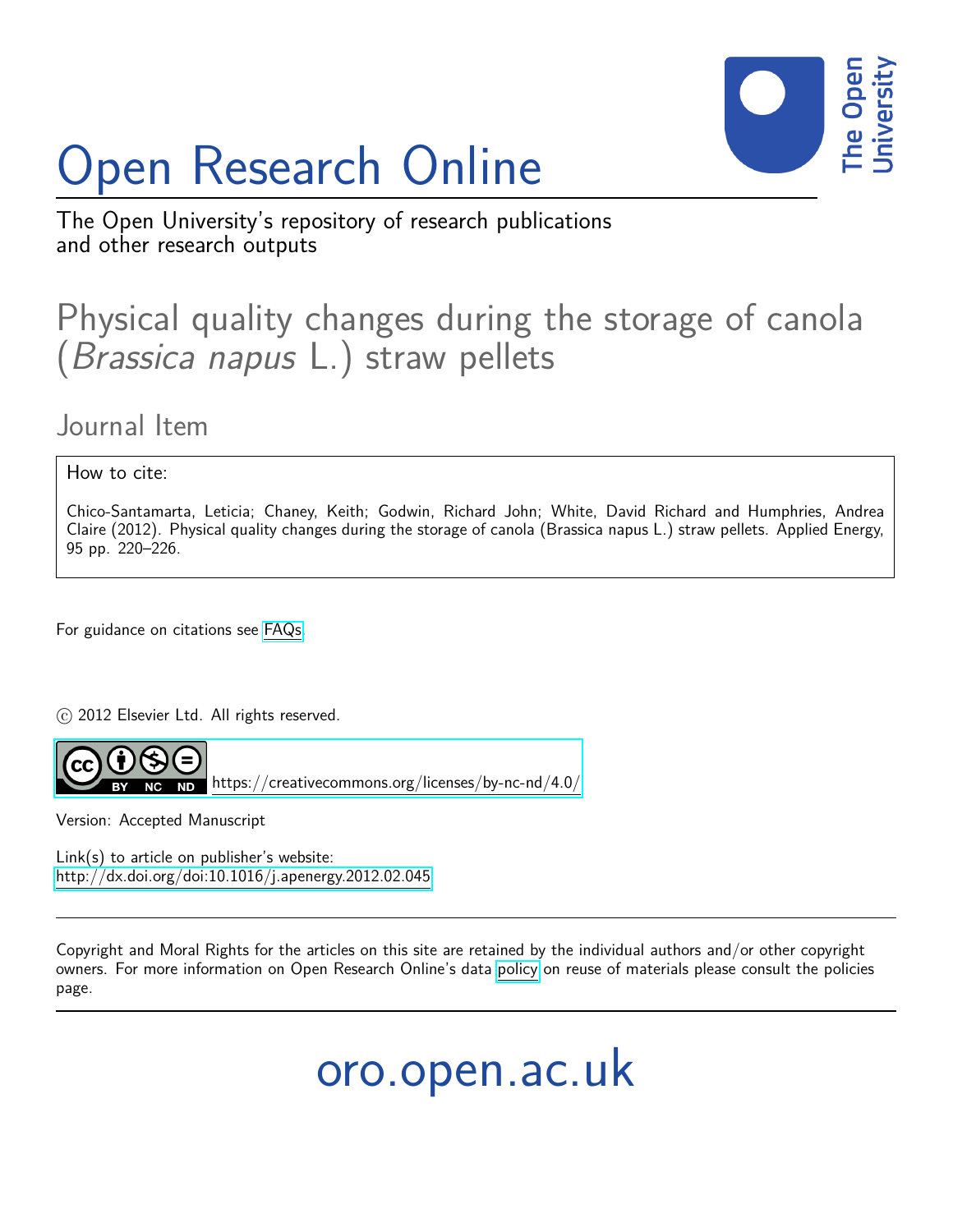On-farm storage of baled and pelletized canola (*Brassica napus* L.) straw: variations in the combustion related properties.

Leticia Chico-Santamarta , Richard John Godwin, Keith Chaney, David Richard White, Andrea Claire Humphries.

*Harper Adams University College, Edgmond, Newport, TF10 8NB, UK.*

# **Abstract**

*Brassica napus L.* (canola/oilseed rape) straw presents a suitable alternative combustion fuel due to its availability, relatively high calorific value and low moisture content. Pelletization enabled the bulk density of canola straw to be improved, enhancing its potential as an alternative combustion fuel. The aim of the paper was to determine the effect of on-farm storage on the gross calorific value, ash content, volatile content and elemental composition of canola straw bales (stored for up to 20 months) and pellets (stored for up to 12 months). Statistically significant changes occurred to the elemental composition of straw bales and pellets during on-farm storage, but these changes were not of practical significance in terms of the materials suitability as a combustion fuel.

#### **Keywords**

1

Canola straw; pellet; storage; chemical composition; combustion properties.

# **1. Introduction**

The global harvested area of canola (*Brassica napus* L.) increased from 258 thousand km<sup>2</sup> to 316 thousand km<sup>2</sup> between 2000 and 2010. This is as a consequence of a global increased demand for canola oil, which significantly increased from approximately 13 million tonnes in 2000 to over 22 million tonnes in 2010. In the United Kingdom, the total harvested area increased from 4,020 km<sup>2</sup> to 6,420 km<sup>2</sup> during this time[1]. There

Corresponding author: Telephone: +44 (0) 7799387383 Fax: +44 (0) 1952 825107 E-mail address: lchicosantamarta@iagre.biz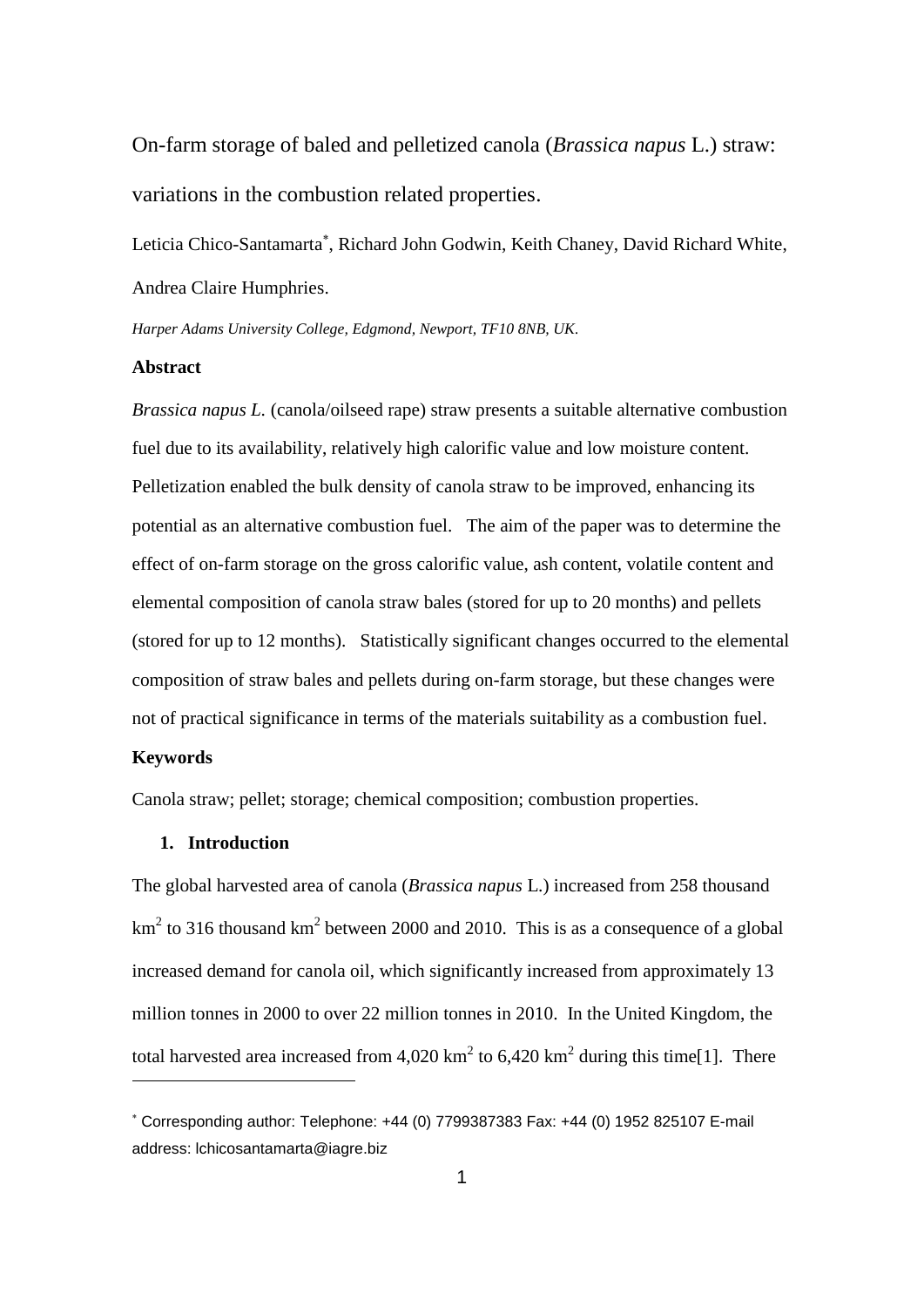is not a significant market for canola straw with the majority of it being chopped and incorporated into the soil through ploughing. Canola yields a considerable volume of straw, but because it breaks down into small pieces when it is harvested, it is associated with a relatively low yield of 2.5 tonnes per hectare [2]. More pessimistic authors suggest a lower yield of 1.5 tonnes per hectare [3, 4]. Based on these figures, and taking 2010 as a reference year, the amount of recoverable canola straw produced in the UK was between 963 thousand tonnes and 1.6 million tonnes. The gross calorific value (GCV) of canola straw is on average 17.4 MJ  $kg^{-1}$  [5], suggesting between 4.6 TWh and 7.7 TWh of energy was contained in the canola straw produced in the UK in 2010. Furthermore, previous research has suggested that the use of agri-residues based pellets as a source of energy has the potential of reducing greenhouse gases (GHG) emissions by 50%, 250% and 350% compared to wood pellets, natural gas and coal, respectively [6]. As a consequence, it has been suggested canola straw presents a potential source of biomass for energy generation [7]. The main disadvantage with straw for combustion purposes is its relatively low density when baled. Straw typically has a bulk density ranging from 50 kg m<sup>-3</sup> for forage harvested straw to 240 kg m<sup>-3</sup> for high density baled straw [8]. The relative low density of straw makes it more expensive to transport compared to wood chips (150 kg m<sup>-3</sup> to 300 kg m<sup>-3</sup>), house coal (850 kg m<sup>-3</sup>) and anthracite  $(1,100 \text{ kg m}^{-3})$ . This also means a larger storage area/volume is required for baled straw compared to other compressed material (e.g. straw pellets with a bulk density of 600 kg m<sup>-3</sup> or briquettes with a bulk density of 320 kg m<sup>-3</sup>). Densification increases the bulk density of biomass [9, 10] and as a result, the net calorific content per unit volume is increased [11] and the storage, transport and handling of the material is easier and cheaper [, 11, 12, 13].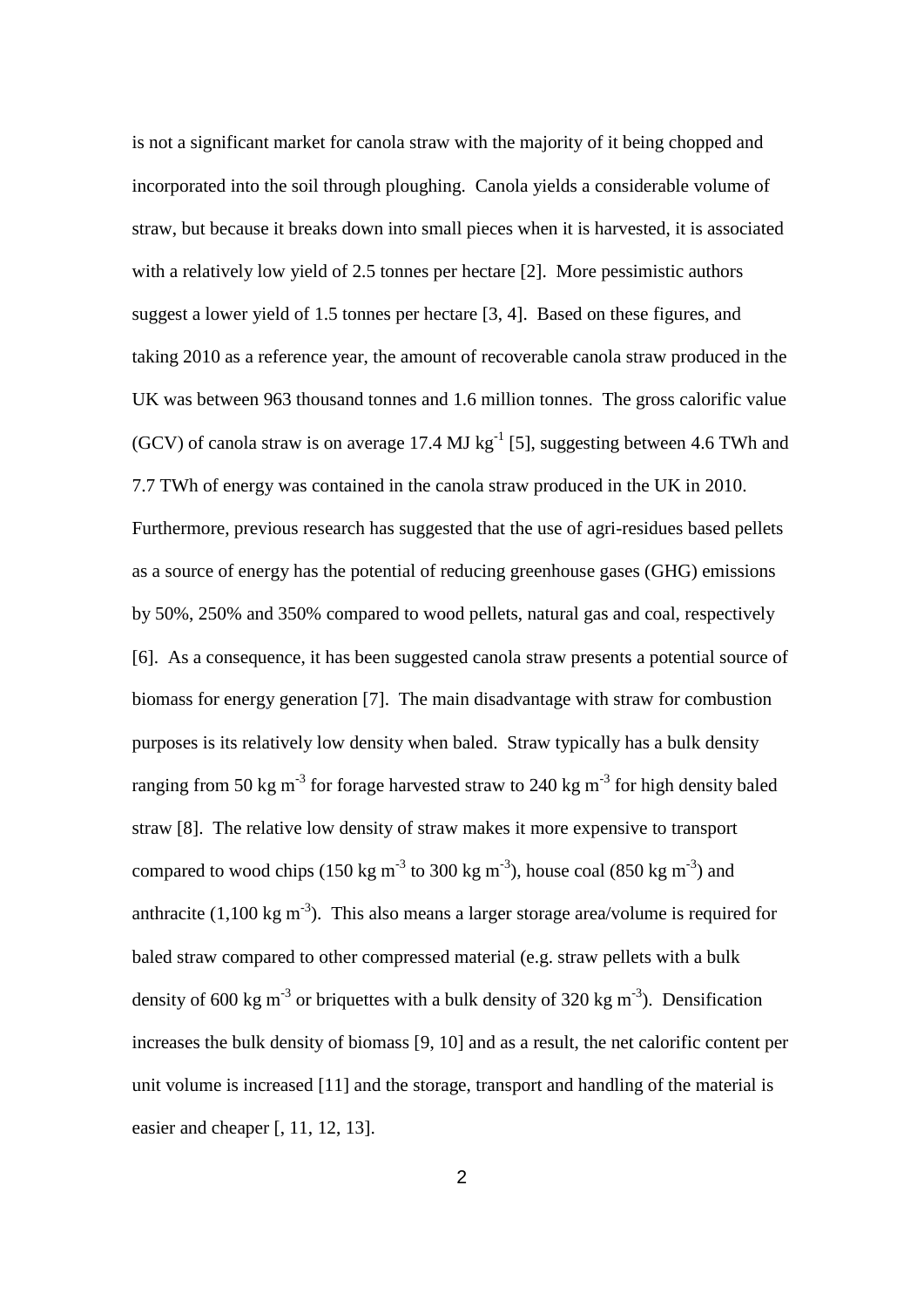The use of canola straw as a fuel could involve the storage of the biomass for variable periods of time, for example if year-round fuel supply is required. One of the main advantages of using canola straw is that it is associated with a low moisture content (typically below than 16 %) that means the material does not need to be dried before it can be used as a combustion fuel or for the production of pellets [14]. Drying of biomass is considered a long process and it is associated with large storage areas of material and high transport and storage costs [15].

However, research has shown that the storage of biomass can alter the properties of the material. Variations in the carbon and hydrogen content were found during the storage of logging residues [16] as well as a decrease in the calorific value as a consequence of a carbon increase during the storage of pine woodchips [17]. Furthermore, the properties of the unprocessed raw material (i.e. canola straw bales) can be significantly different from those of pelletised biomass, which can consequently result in differences in the physical, chemical and biological characteristics of the biofuel [18]. Pellets have been shown to have higher ash content and lower heating value than the raw materials used to produce the pellets [18]. Thus, it is important to understand the effects of storage on the properties of canola straw if it is to be used for combustion.

To date no research has been conducted that investigates (i) the effect of on-farm storage of canola straw bales and pellets on the properties of the material that are relevant to its use as a combustion fuel or (ii) the effect of storage of canola straw bales prior to pelletisation on the properties of the pelletised straw.

The aim of this paper was to determine the effect of on-farm storage on the physical and chemical properties of canola straw bales (stored for up to 20 months) and pellets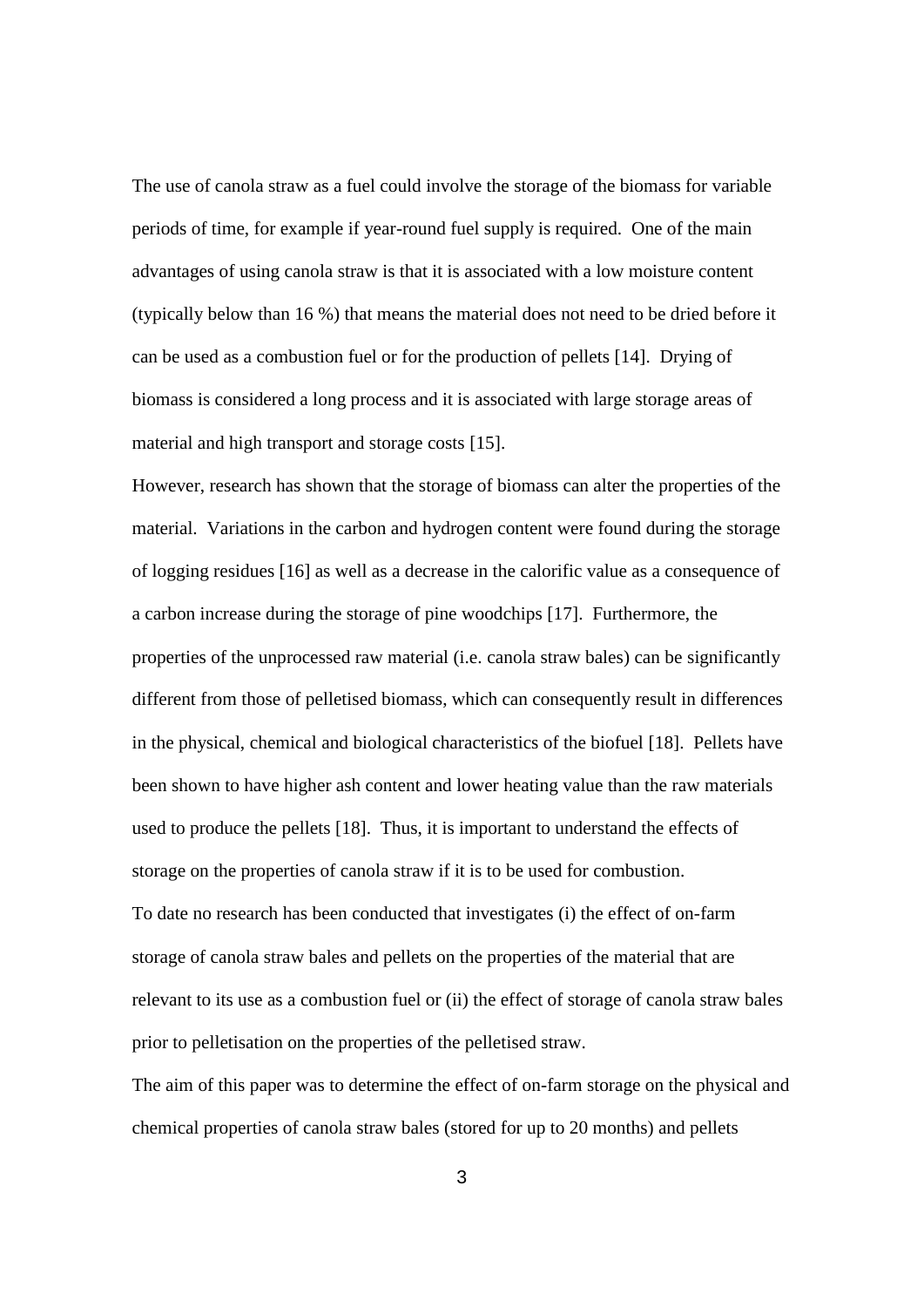(stored for up to 12 months). The effect of storage time on the fuel's gross calorific value (GCV), ash content, volatile content and chemical analysis was studied. The moisture content, ambient temperature and the internal temperature of the bales were monitored and presented in previous work [14] and related to the properties presented in the current paper. Possible relationships between the variations in the baled straw properties and those of the resultant pellets were also examined.

# **2. Materials and methods**

#### **2.1. Canola straw, pellets and storage conditions**

Canola straw bales and pellets were supplied and/or produced as described previously [14]. Bales of canola straw, harvested in 2008 and 2009, were stored under cover in a shed (with roof and three open sides) at Harper Adams University College (HAUC) Farm at ambient temperature and for varying lengths of time, as shown in Table 1a. At each storage period, samples were taken from three bales in triplicate. Samples were taken from the centre and two outer points within the bale [14], and analysed for GCV, ash content, volatile content and elemental composition. Canola straw pellets were stored as  $10.0 \text{ kg} \pm 0.5 \text{ kg}$  lots in plastic airtight zip bags (305 mm x 405 mm) (Harrison Packaging, Lancashire, UK) in an enclosed shed at HAUC for varying lengths of time, as shown in Table 1b. Samples were taken from three bags of canola straw pellets and analysed in triplicate for GCV, ash content, volatile content, and elemental composition. Calcium lignosulfonate (Borregard-Lignotech, Sarpsborg, Norway) was added to milled straw prior to pelletisation at a concentration of 5 % (w/w) as a lubricant/binder. The composition of the binder was analysed by TES Bretby Laboratory (Burton-upon-Trent, UK) and is shown in Table 2.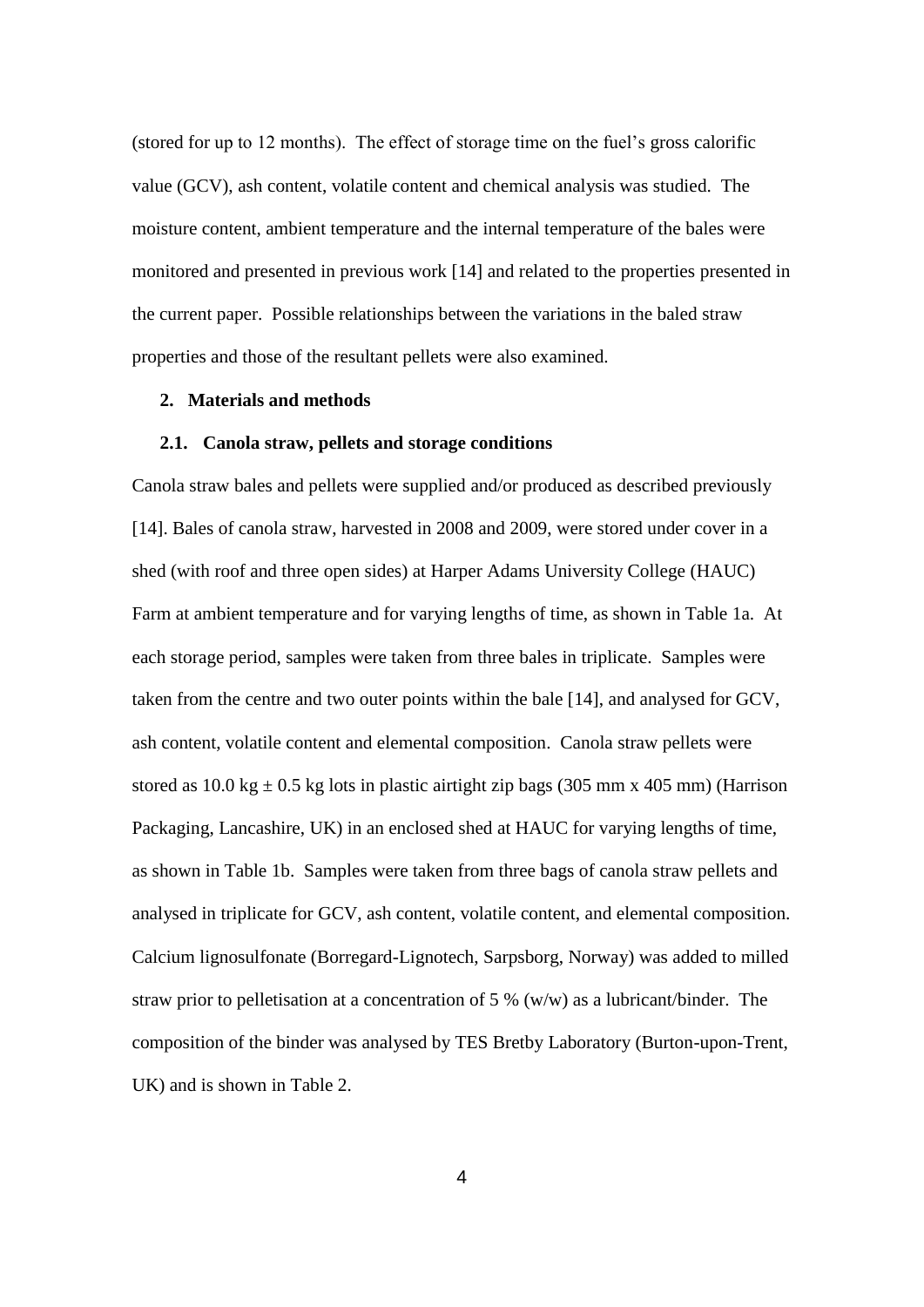#### **2.2. Elemental composition**

Samples from canola straw bales and pellets were milled to 1 mm and analysed to determine the content of carbon (C), sulphur (S), nitrogen (N), hydrogen (H), oxygen (O), sodium (Na), magnesium (Mg), aluminium (Al), phosphorus (P), chlorine (Cl), potassium (K), calcium (Ca) and iron (Fe).

The content of C and S (% weight d.b.) were determined using a LECO automatic analyzer (LECO SC-144 DR, LECO Corp., St. Joseph, USA); Hydrogen content (% weight d.b.) was determined by TES Bretby Laboratory (Burton-upon-Trent, UK) using an Exeter Analytical CE 440 Analyzer. Samples of H were analyzed once (and not in triplicate). The oxygen content was calculated by subtracting from 100 % the sum of (C, H, N, S and ash) contents in percentage. Hydrogen and oxygen concentrations were used as indicative values to ease the discussion.

The total N (% weight d.b.) of straw and pellets was determined using a LECO automatic analyzer (LECO FP-528, LECO Corp., St. Joseph, USA). The concentrations of the remaining elements (i.e. Na, Mg, Al, P, Cl, K, Ca and Fe) were determined using a DigiPREP digestion system (Qmx Laboratories, Thaxted, Essex, UK).  $0.25$  g  $\pm 0.02$  g of dried and milled sample was weighed with a Precisa XT220A balance (Precisa Instruments Ltd, Dietikon, Switzerland) in a DigiTUBE (Qmx Laboratories, Thaxted, Essex, UK) and 7.5 mL of  $HNO<sub>3</sub>(69\%; BDH Laboratory Supplies, Dorset, UK)$  was added to each tube. The tubes were placed in the DigiPREP and heated in three steps:

- From ambient temperature to 40  $^{\circ}$ C (Ramp over 40 minutes and hold for 30 minutes).
- From 40 °C to 65 °C (Ramp over 35 minutes and hold for 5 minutes).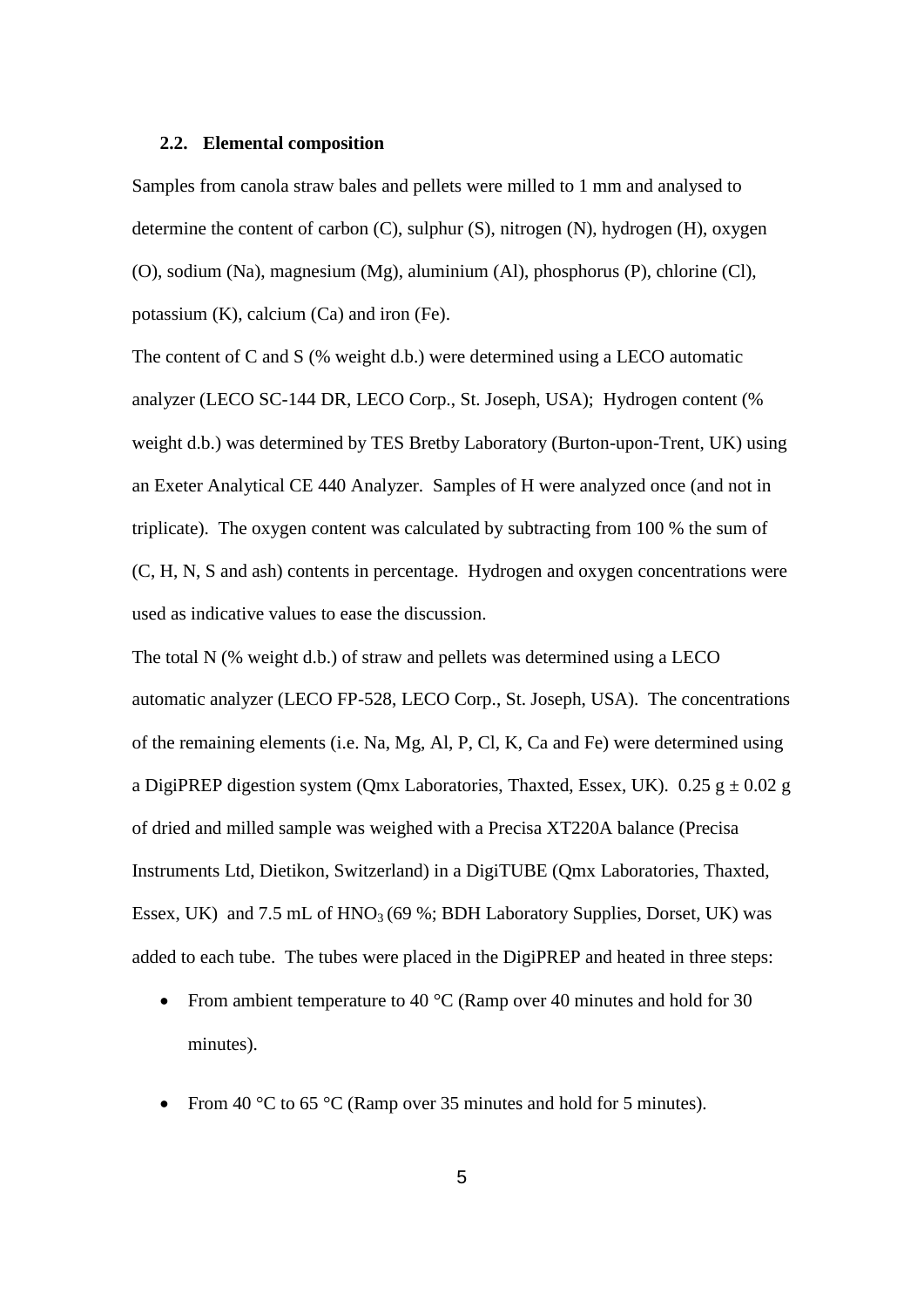From 65 °C to 95 °C (Ramp over 15 minutes and hold for 60 minutes).

The samples were diluted to 50 mL with purile water in the calibrated DigiPREP tube. Calibration graphs were produced for the elements Na, Mg, Al, P, Cl, K, Ca and Fe (Romil Ltd, Cambridge, UK) by analyzing 'calibration elements' diluted to four concentrations. All standards and samples include 10  $\mu$ g kg<sup>-1</sup> of Ga, Rh and Ir as internal standards. Samples were analyzed using Inductively Coupled Plasma Mass Spectrometry (ICP-MS; Thermo Fisher Scientific Inc, Hemel Hempstead, UK) to determine the level of Na, Mg, Al, P, Cl, K, Ca and Fe in the straw and pellets.

# **2.3. Gross calorific value**

The GCV at constant volume on a dry basis was determined according to CEN 14918 [19]. A 0.50  $g \pm 0.02$  g sample of dried milled straw and pellet sample was weighed with a Precisa XT220A balance and burnt in the presence of high-pressure oxygen in a Parr bomb calorimeter (Parr Instrument Company, Moline, Illinois, U.S.A.). There were three replications for each sample.

#### **2.4. Ash content**

The ash content of samples was determined according to CEN 14775 [20]. 1.0  $g \pm 0.1$  g of oven-dried sample was heated in a furnace (Gallenkamp muffle furnace, size 3, GAFSE 620, Gallekamp, Loughborough, UK) to 550 °C  $\pm$  10 °C for 60 minutes. There were three replications for each sample.

#### **2.5. Volatile content**

The volatile content of biomass was measured according to the standard CEN 15148 [21]. 1.0  $g \pm 0.1$  g of milled straw or pellet sample were burnt in a Gallenkamp muffle furnace (size 3, GAFSE 620, Gallekamp, Loughborough, UK). The furnace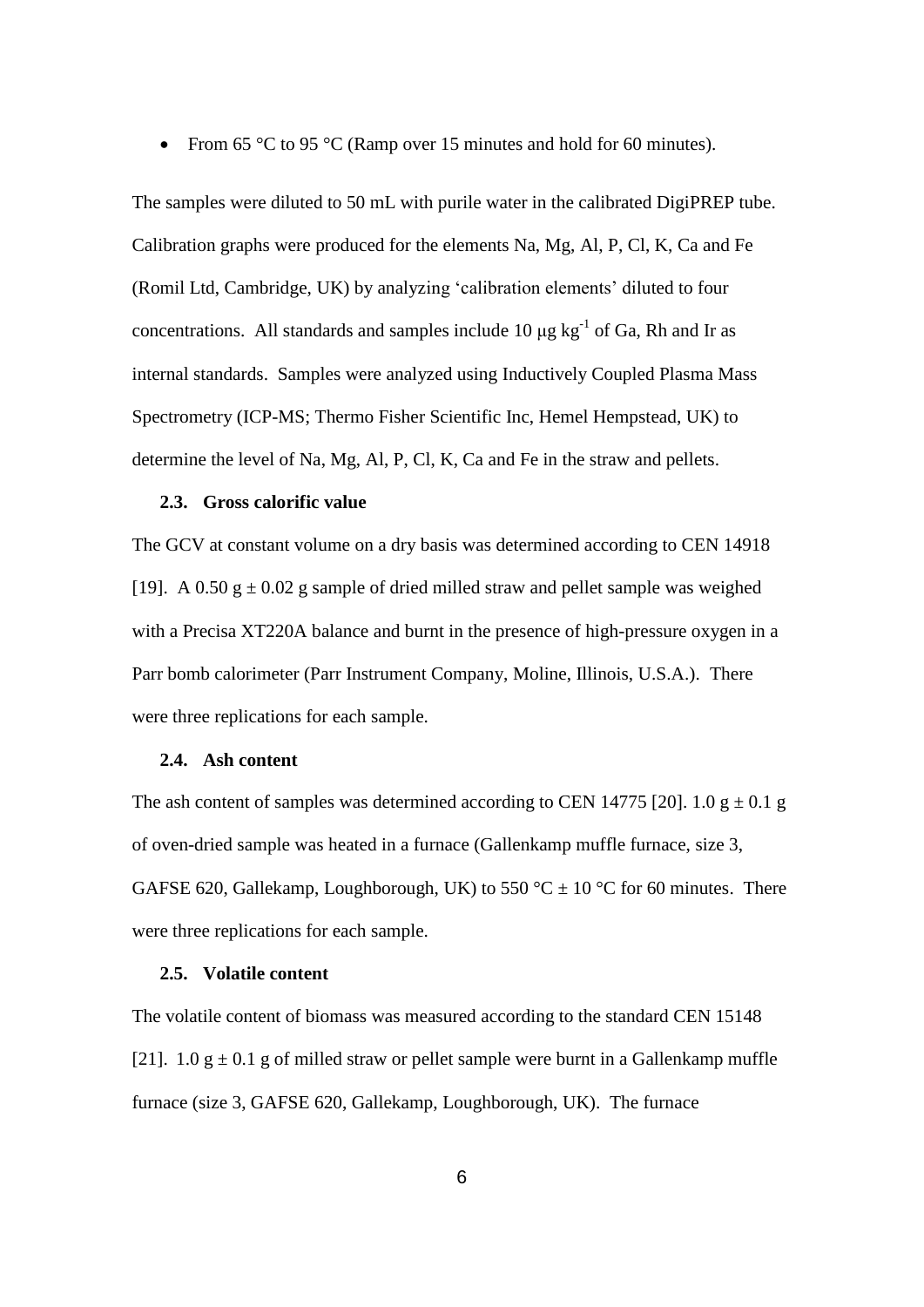temperature was maintained at 900 °C  $\pm$  10 °C for 7 minutes. Samples were analysed in triplicate.

# **2.6. Statistical analysis**

Statistical analysis was completed using GenStat Release 13.1 [22]. Three different statistical analyses were carried out for the canola straw:

- (i) For the straw harvested in 2008, a 2 x 5 analysis of variance (ANOVA) was completed with a level of probability of 5 % ( $P < 0.05$ ) to identify the possible effect of canola straw bale storage time and bale sample point (i.e. inner and outer points) on the GCV, ash content, volatile content and elemental composition of the straw. Thus, the two factors used in the factorial experiment were: (a) storage of the straw which is defined by the experimental treatments 1, 3, 4, 7, 10 and 20 months and (b) the point within the bale with inside and outside as experimental treatments.
- (ii) For the straw harvested in 2009, a 2 x 3 ANOVA was used for the same purpose as described in (i) above. However, the factor storage of the straw was defined for the experimental treatments 1, 3 and 7 months.
- (iii) A simple linear regression with groups where the response variables were GCV, ash content, volatile content and elemental composition. Two explanatory variables were described, the variate which was the storage period and the factor, which was the year. Thus, the difference between years 2008 and 2009 was estimated to determine if the relationship between the response variables and the storage period was different in the two years. The results were analyzed based on the P values.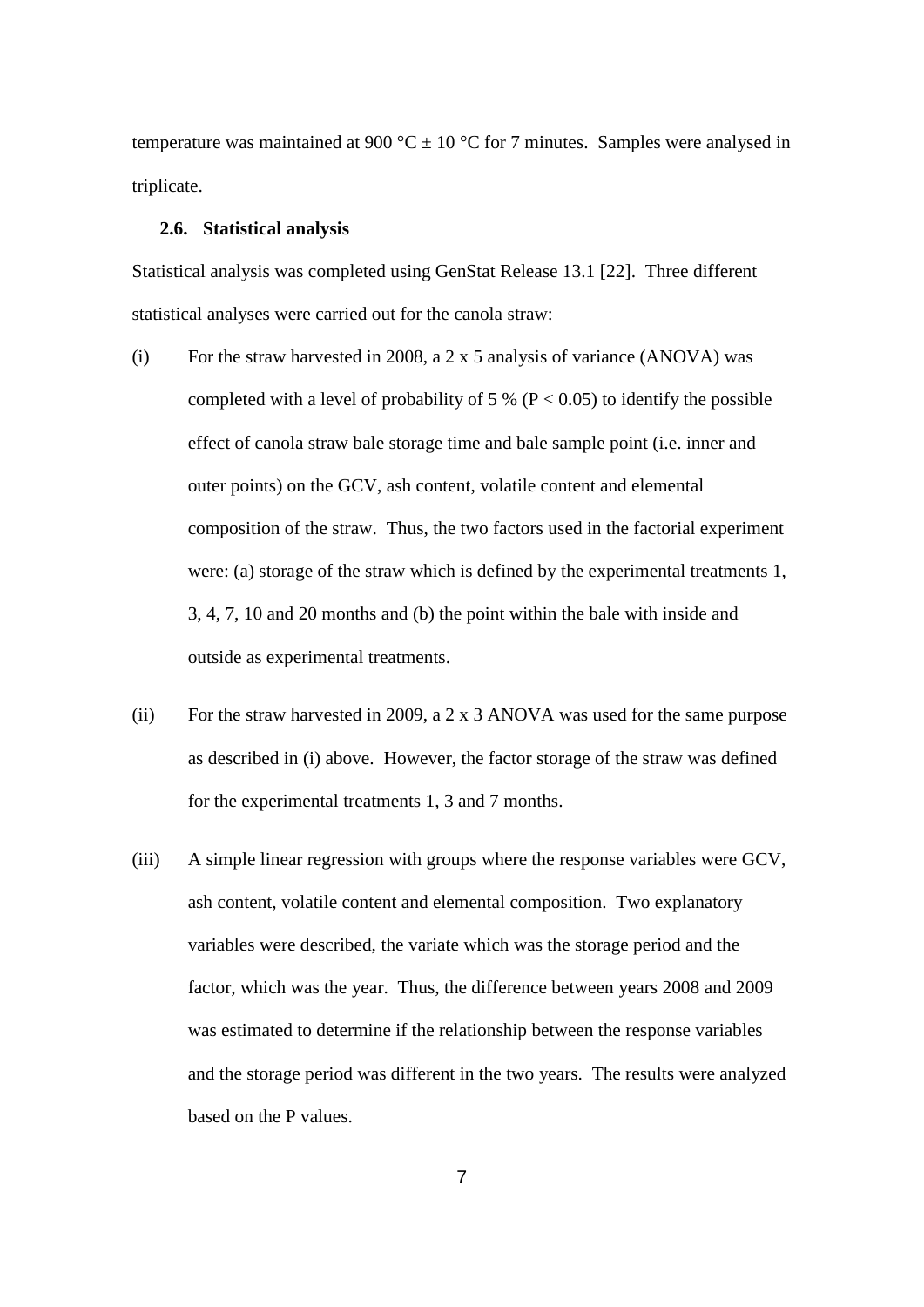In the case of canola straw pellets, two different ANOVA analyses were completed:

- (i) The effect of canola straw pellet storage time and bale storage time prior to pelletization on GCV, ash content, volatile content and elemental composition was conducted with a 3 x 5 ANOVA analysis. The 'pellet storage' factor had five experimental treatments: 2, 4, 12, 24 and 48 weeks. The factor 'bale storage time prior pelletization' had three experimental treatments: 3, 7 and 10 months.
- (ii) The effect that the year of harvest of the canola straw could produce in the pellets was analyzed with a 2 x 4 factorial analysis. The factor year is defined by the experimental treatments year 2008 and year 2009, while the factor pellet storage was defined by the experimental treatments 2, 4, 12 and 24 weeks.

# **3. Results and discussion**

#### **3.1. Elemental composition**

The variation in the elemental composition (i.e. carbon, hydrogen, oxygen, nitrogen, sulphur, chlorine, sodium, magnesium, aluminium, phosphorous, potassium, calcium and iron) of canola straw bales with the storage is shown in Table 3. The elemental composition of canola straw pellets stored for different periods and produced from straw harvested in different years and stored for different periods is shown in Tables 4 and 5. Table 6 shows the statistical significance of (i) bale storage time, the sample position and the year of harvest on the elemental composition of canola straw and (ii) the pellet storage time, bale storage time and year of harvest on the elemental composition of canola straw pellet.

The elemental composition of baled canola straw harvested in 2008 and 2009 did not vary significantly with the point from which samples were taken suggesting the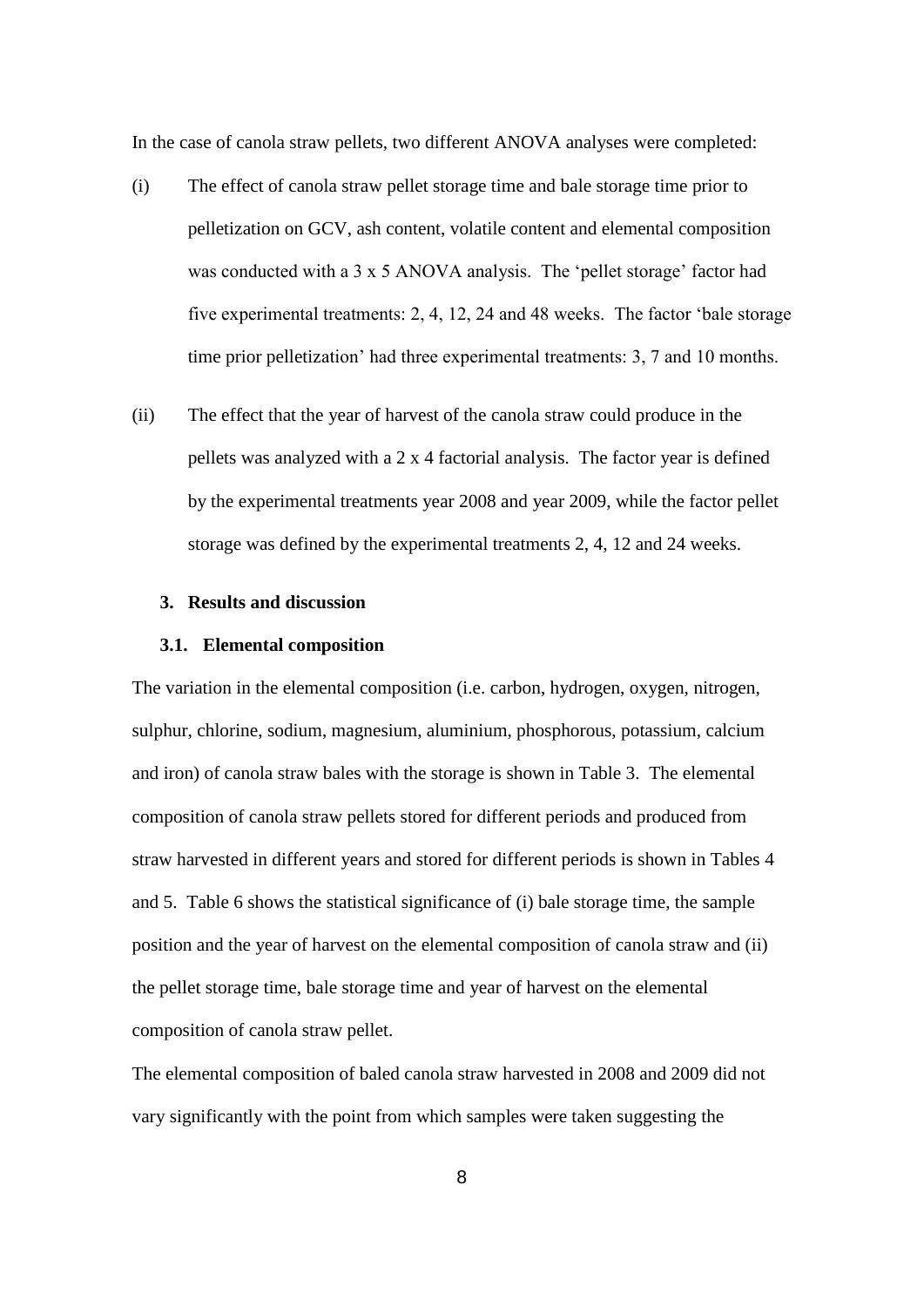elemental composition of canola straw was uniform throughout the bale, with the exception of S (%) in 2009. Whilst there was a statistically significant variation in the S content of straw sampled from the inner and outer points of straw bales, this variance was not considered of practical significance. In all instances the S content of straw bales was above concentrations that are expected to result in operational issues during combustion. Concentrations of S higher than 0.1 % are believed to cause corrosion and those higher than 0.2 % can cause problems of  $SO_x$  emissions [23]. However, no problems were found in the combustion of canola straw pellets regarding  $SO_2$  emissions [24] or ash deposition [25].

The carbon content  $(C)$  (%) of a fuel is important because it positively affects the heating value of the material [9]. Whilst there was a statistical variation in the C (%) with the year of harvest (i.e. 2008 and 2009) and length of storage, this is not considered important from a practical point of view because the variations were minimal and the GCV did not vary greatly with the carbon content. For example, there was a significant increase in the C  $(\%)$  content from 42.07 %  $\pm$  0.05 % after 4 months storage to 44.54 %  $\pm$  0.14 % after 20 months storage. This result is in agreement with Nurmi [16] who found a significant increase in the C (%) during 10 months storage of hammermilled logging residue. An equation was developed to calculate the GCV based on the C, H, S, O, N and ash content of biomass [26]. The equation assumes the GCV of a fuel is directly related to the carbon content. In the current study, the GCV decreased slightly with a slight increase in carbon content. There was no clear evidence that the variations in the C  $(\%)$  affected the GCV (MJ kg<sup>-1</sup>) of the canola straw.

In contrast to the current study, a decrease in the  $C$  (%) was found by other researchers when woodchips were stored for up to 12 months [17]. They attributed these changes to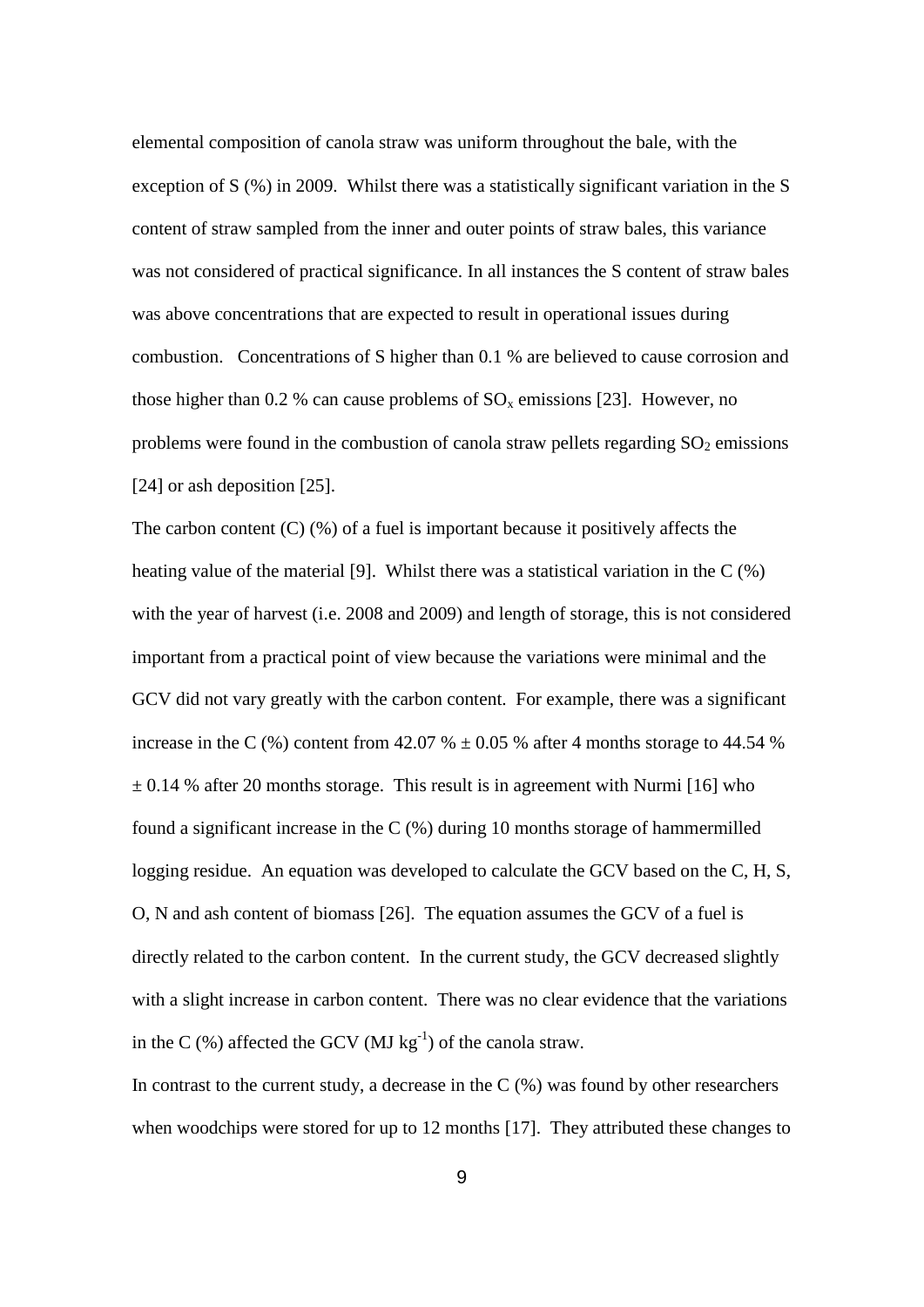an increase in the O content, indicating the biomass underwent oxidation or degradation during storage. However, in the present work the O content of canola straw bales did not vary greatly, and no trend was observed in the O content during storage. Furthermore, the current study found no relationships occurred during the storage of canola straw bales between the C  $(\%)$ , H  $(\%)$ , O  $(\%)$  or GCV (MJ kg<sup>-1</sup>).

The C (%) of the canola straw pellets was affected by the straw used to produce them. The general tendency was the C  $(\%)$  in the pellets was approximately 1 % lower than in the straw used to produce them. Although there is no clear evidence to explain why the C (%) was slightly lower in the pellets compared with the straw used to produce them, the results do demonstrate that the addition of calcium lignosulfonate as a binder did not increase the C content  $(\%)$  of the pellets. The C  $(\%)$  in canola straw pellets was also affected by the length of storage and the year of harvest of the straw. However, the variations in the C (%) of the pellets with storage were minimal (See Table 4) and the variations between years were due to the C (%) of the canola straw used to produce the pellets(Table 3).

The hydrogen content (H) (%) did not seem to follow any particular trend for straw bales harvested in 2008 and showed a decrease during storage in 2009. Previous research showed that the hydrogen content of logging residues decreased during storage and was likely to be caused by a loss of volatile matter [16]. No relationship between the variations of volatile content and hydrogen were found in the present work. The nitrogen content  $(N)$  (%) of canola straw bales (%) was slightly higher in straw harvested in 2008 compared to 2009. Although, the farm practice was the same in both years, a seasonal variation in the uptake of nitrogen by the crop can be expected. The N (%) of canola straw bales harvested in 2008 and 2009 varied significantly during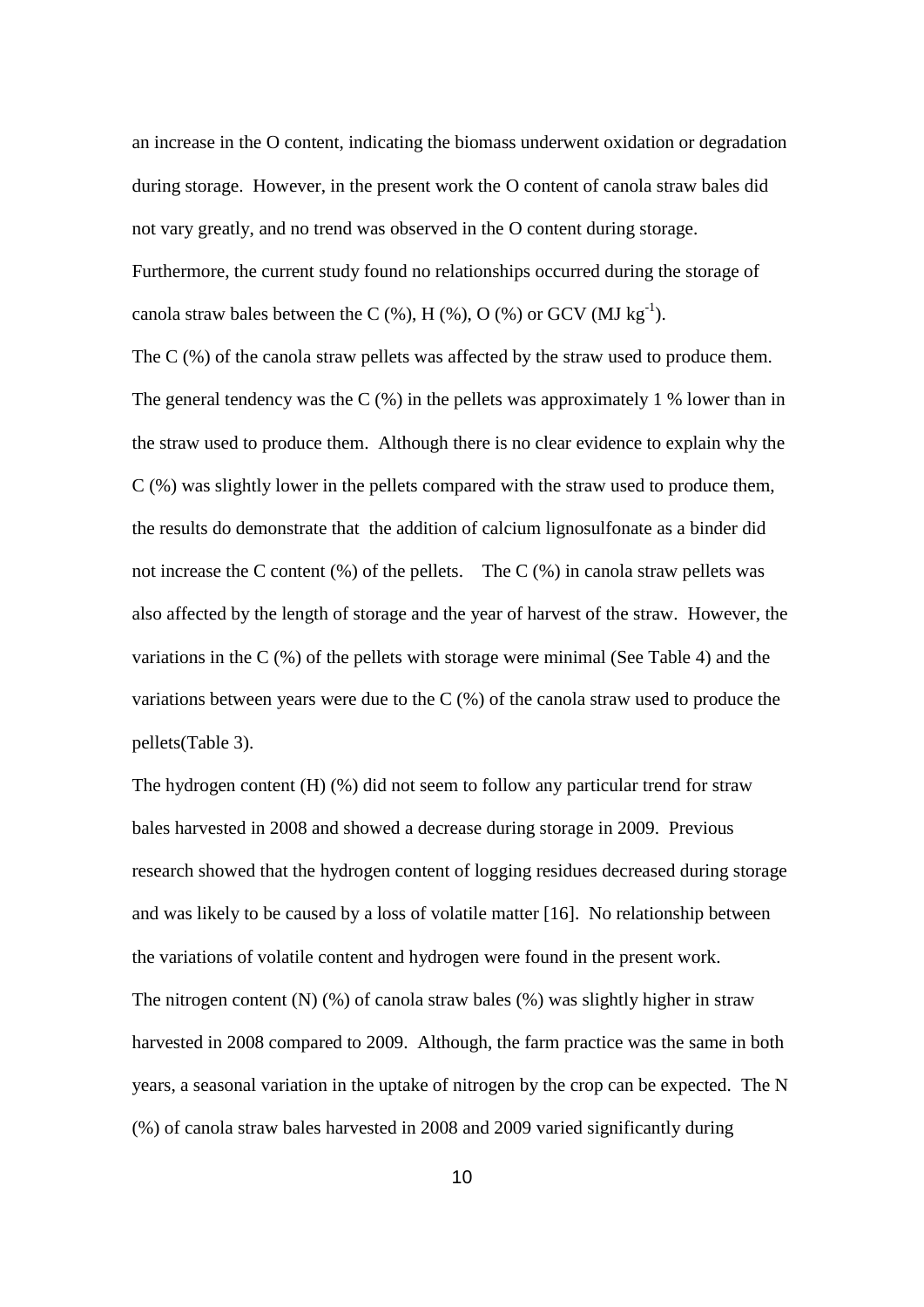storage.The N (%) of canola straw was lowest when it was taken directly from the swath (i.e. 0.49 %  $\pm$  0.02 %). There was no evidence to explain why the N (%) was higher once the straw was baled. Similar result was found previously in the spruce needles of logging residue [16]. A nitrogen content of 9.8 mg  $g^{-1}$  was measured in the live trees, whilst a nitrogen content of 11.65 mg  $g^{-1}$  was measured after 9 months storage of the residue. No clear explanation of this fact was given [16].

The N (%) of canola straw pellets was significantly affected by the straw used to produce the pellets, the year that the straw was harvested and the storage period which is similar to the trend observed for the  $C$  (%). The N (%) of the pellets was lower than that of the straw used to produce the pellets suggesting the addition of calcium lignosulfonate (i.e. 0.2 %) did not increase the N (%) of the pellets.

The N (%) of canola straw pellets was significantly different in the pellets produced with the straw harvested in 2008 and 2009. This was due to differences in the N (%) of the straw harvested in 2008 and 2009 that was used to produce the pellets. The variations in N (%) during storage were minimal for the pellets produced with canola straw harvested in 2008 and stored for 3 and 7 months prior to pelletisation and with canola straw harvested in 2009 and stored for 3 months prior to pelletisation. However, the N (%) in the pellets increased during storage for the pellets produced with straw harvested in 2008 and stored for 10 months prior to pelletisation. The N content (N) (%) of a combustion fuel is important because of  $NO<sub>x</sub>$  emissions. It is recommended that values of N should be less than 0.6 wt % (d.b.) to reduce these emissions [27]. Whilst the N (%) was lower in pellets of canola straw than in bales, the content remained higher than 0.6 %, suggesting  $NO<sub>x</sub>$  emissions during combustion may be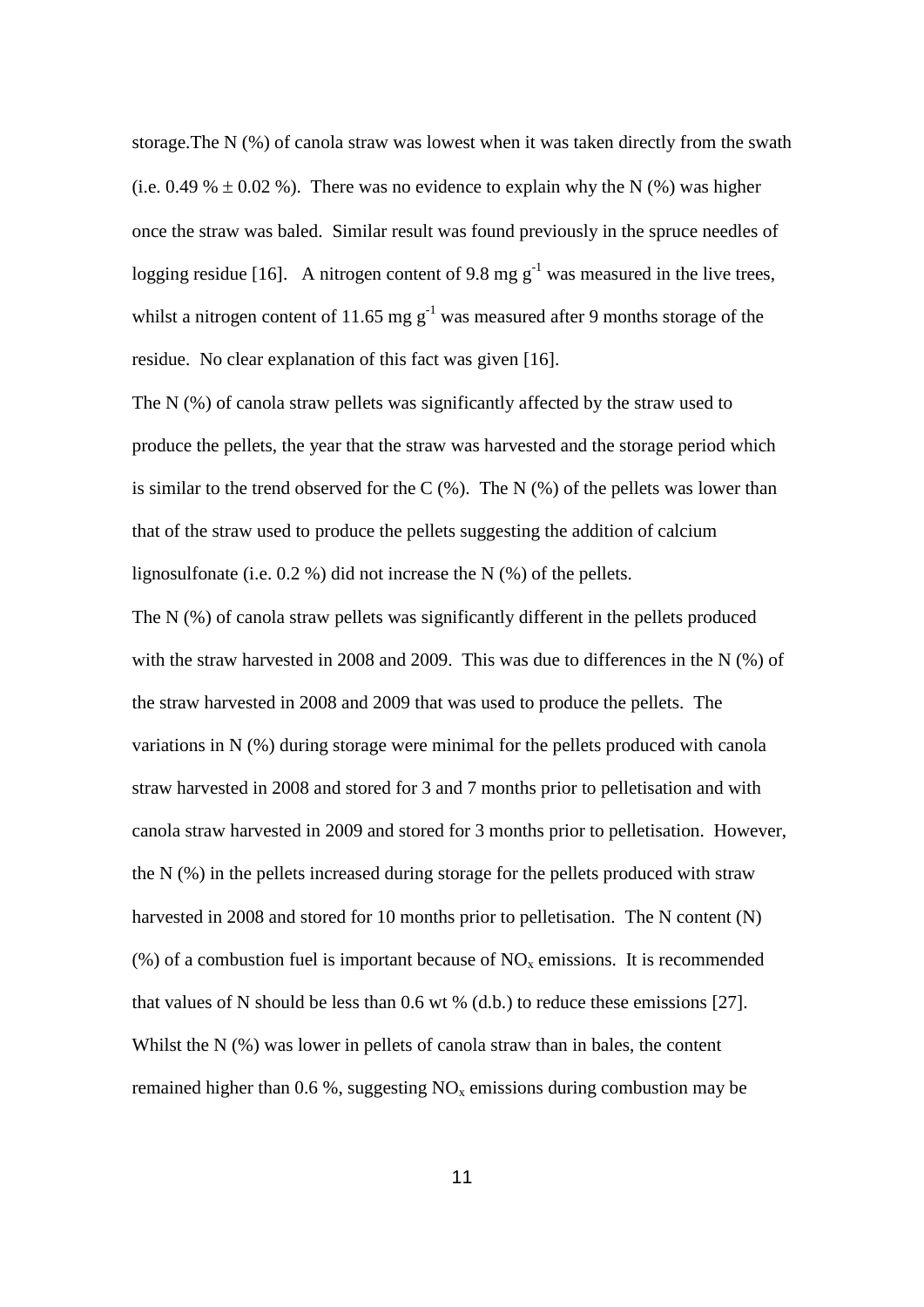problematic. However, no problems were found in the combustion of canola straw pellets regarding NO or  $NO<sub>2</sub>$  emissions [24].

The content of S (%) in canola straw bales harvested in 2008 increased significantly during storage. However, these variations did not follow a continuous incremental trend over the period of storage.

The S (%) of the canola straw pellets was affected by the straw used to produce the pellets, the storage period and the year of harvest. However, no trends were found in the S (%) during storage. In 2008, the canola straw had a lower S (%) than in 2009, resulting in a lower S (%) content in the pellets produced from this straw. The S (%) of canola straw pellets was significantly higher ( $P < 0.001$ ) than the S (%) of the canola straw used to produce the pellets. The highly significant increase in S (%) in the pellets can be attributed partly to the addition of lignosulfonate at a concentration by weight of 5 %, which mathematically would give a 0.15 % increment in the S (%). However, the increment of S (%) was higher than this mathematical value in all cases, except for the pellets that were stored for 2 weeks and produced from canola straw bales harvested in 2008 and stored for 10 months prior to pelletisation. This may be due to an uneven distribution of binder within the pellets, or due to the inaccurate application of binder to the milled straw prior to pelletisation. These levels of sulphur could be a potential problem, as together with Cl, high S concentrations in the canola straw could result in corrosion and  $SO<sub>x</sub>$  emissions.

The content of Cl (%), in the canola straw fluctuated significantly during storage, but it did not follow any particular trend. It is noted the Cl (%) was lower in the swath than once it was baled and the Cl (%) continued to decrease during storage.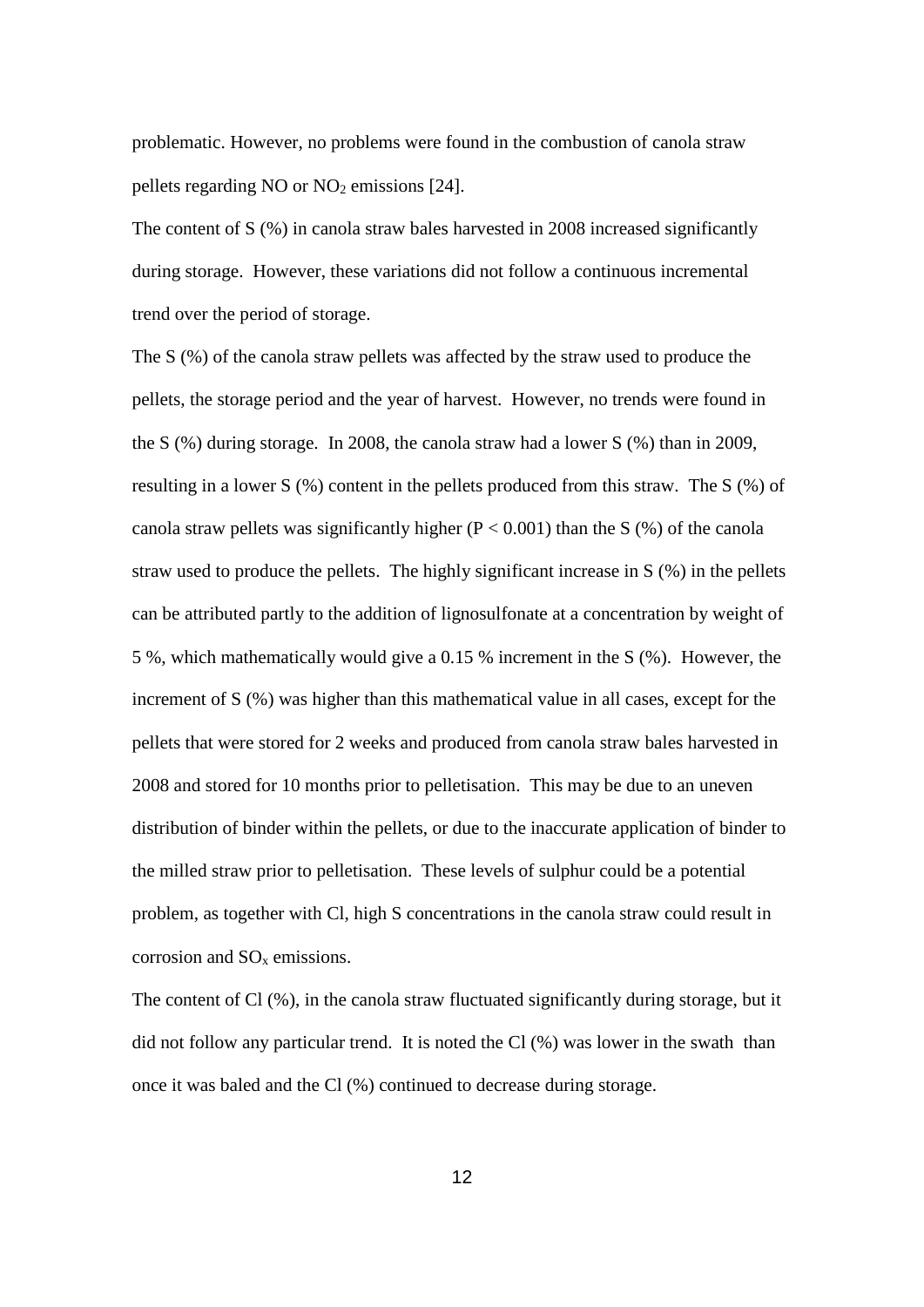The straw, the length of storage and the year of harvest affected the Cl (%) in the pellets. The variations during the storage of the pellets did not follow any clear trends, so they might be attributed to natural variations. The Cl (%) in the canola straw pellets is of importance because it could cause corrosion and HCl emission problems during combustion because the concentration of Cl in the fuel is above 0.1 wt % (d.b.) [27]. However, no problems were found in the combustion of canola straw pellets regarding HCl emissions [24] or ash deposition [25].

The storage of canola straw bales had a significant effect on the rest of the elemental composition, [Na (mg kg<sup>-1</sup>), Mg (mg kg<sup>-1</sup>), Al (mg kg<sup>-1</sup>), P (mg kg<sup>-1</sup>), K (%), Ca (%) and Fe  $(mg kg<sup>-1</sup>)$ ] in 2008 and 2009, except for the Mg in 2009 and the P in 2008. There was no clear tendency in the variation of any of these elements with storage (i.e. an increase or a decrease in the concentrations with storage), except for the concentration of Na in the straw harvested in 2009, which decreased from 1740.91 mg  $kg^{-1} \pm 246.69$ mg kg<sup>-1</sup> to 1076.13 mg kg<sup>-1</sup>  $\pm$  106.75 mg kg<sup>-1</sup>. There was no evidence that any contamination from the farm environment affected the bales, as no differences were found between the inside and outside points of the bales, suggesting the changes during storage were caused by natural variation. It has been demonstrated previously that although elemental variations during the storage of spruce needles were statistically significant, they were considered only unimportant minor changes in the concentration [16].

The content of Na, Mg and Al were significantly lower in the swath and the values increased after baling for straw harvested in 2009.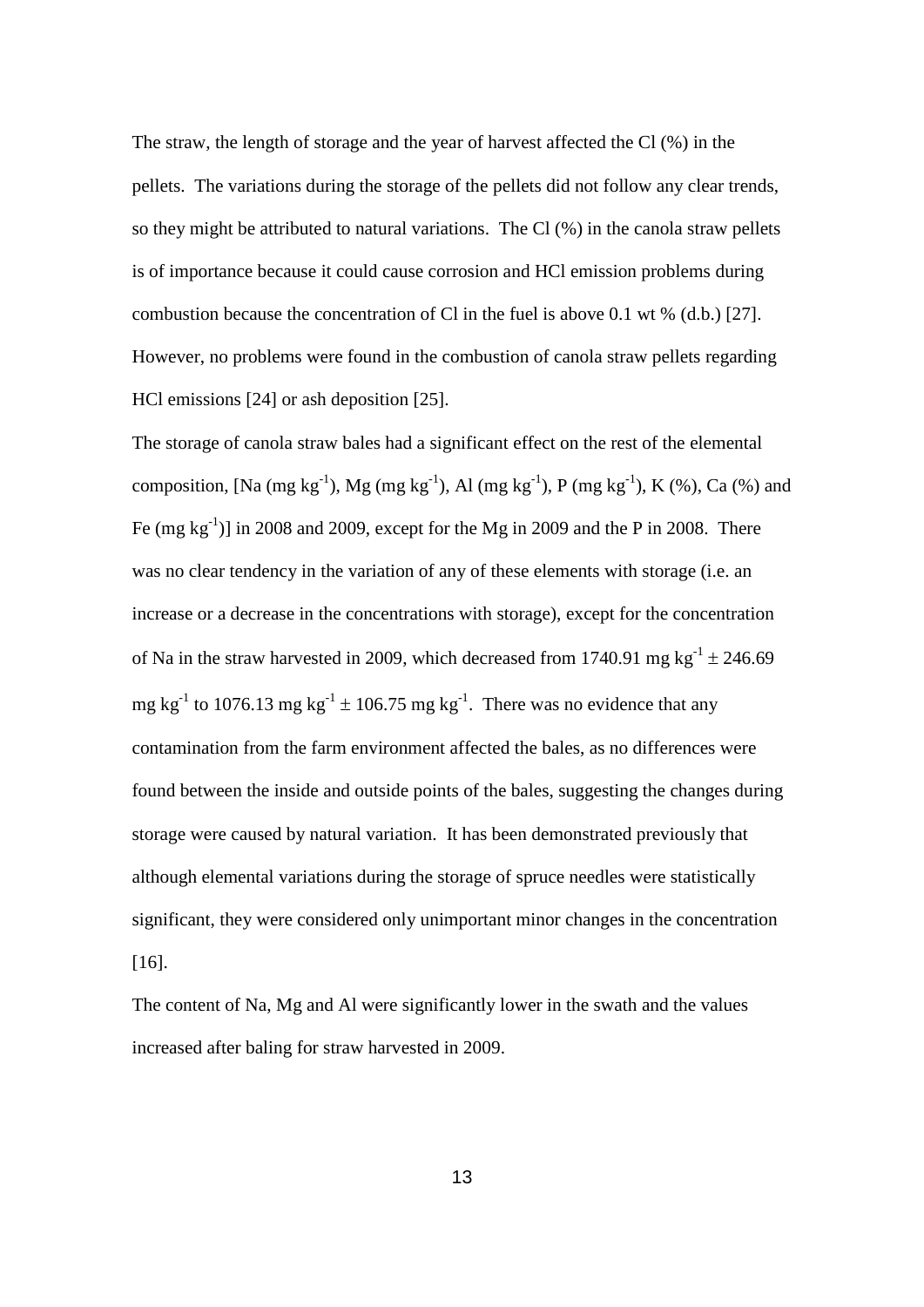It was noticeable that for some of the elements, such as Mg, Al, Ca or Fe, the concentration was higher in the pellets than in the baled straw, which can be explained by the addition of the binder.

The fluctuations of the elemental composition in the canola straw pellets did not follow any particular trend, as was the case with the canola straw bales, and the small changes are believed to be caused by natural variations. Also, the variability of the elements in the canola straw bales were much higher (as shown in the standard error) than for the pellets, suggesting that the pellets are more uniform than the straw.

#### **3.2. Gross calorific value**

The variations in the Gross Calorific Value (GCV) of canola straw bales and pellets during storage are shown in Figure 1. The point within the bale from which straw samples were taken (i.e. inner or outer points) did not significantly affect the GCV of straw harvested in 2008 and 2009 ( $P = 0.822$  and  $P = 0.234$ , for 2008 and 2009 respectively). Linear regression suggested the GCV (MJ  $kg^{-1}$ ) of canola straw bales did not change significantly with the year of harvest ( $P = 0.162$ ) suggesting that the GCV was uniform within the bale and harvest season.

The GCV of canola straw bales varied significantly during storage from straw harvested in 2008 ( $P < 0.001$ ), but did not change significantly in 2009 ( $P = 0.85$ ), suggesting that the GCV of canola straw was uniform during storage in 2009. Although the GCV varied significantly during storage in 2008, it is not considered important from a practical point of view because the variation was relatively small; the GCV ranged between 16.91 MJ kg<sup>-1</sup>  $\pm$  0.06 MJ kg<sup>-1</sup> and 17.89 MJ kg<sup>-1</sup>  $\pm$  0.06 MJ kg<sup>-1</sup> after 7 months storage. The variations did not follow any particular trend. A slight decrease in the GCV of willow chips during storage was found in previous research, but these were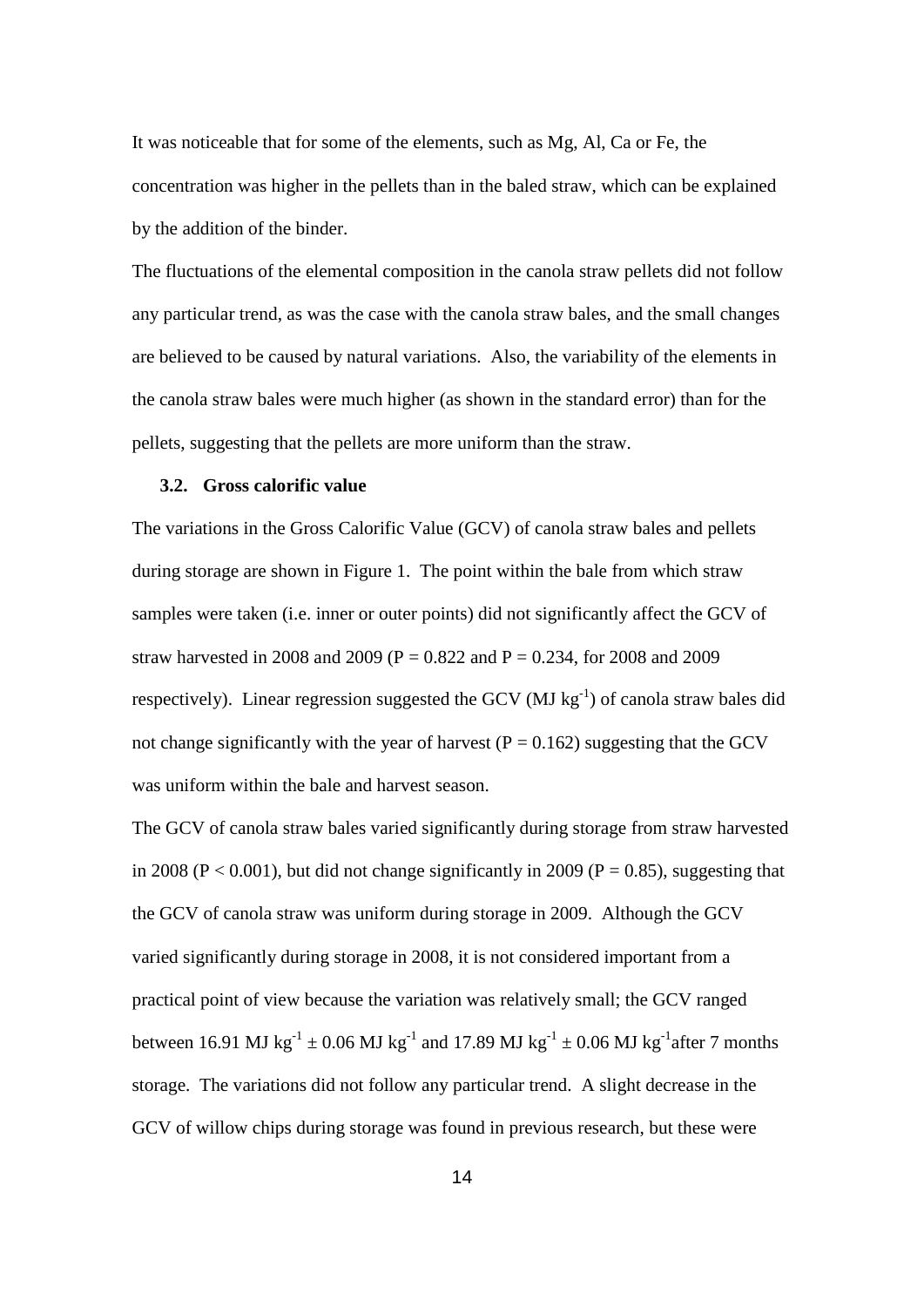considered marginal [28]. Similarly, other authors [17] found a decrease in the lower heating value. However, the variations were attributed to the changes in C during storage. In the results presented here, the changes in the GCV did not follow any trend with the chemical composition as discussed in section 3.1. Thus, the changes in the GCV of the canola straw were attributed to natural variations within the straw bales. The GCV of canola straw pellets was significantly affected by the straw used to produce the pellets ( $P = 0.01$ ) and the length of storage ( $P < 0.001$ ). The year of harvest of the canola straw had a significant effect on the GCV of the canola straw pellets  $(P < 0.001)$ (Fig. 1c). The GCV of the canola straw pellets was slightly higher than that of the straw, contrary to the results found by Lehtikangas [18]. Lehtikangas suggested the reduction in the CV in the pellets was due to the loss of volatile extractive compounds during drying [18]. However, no drying was required in the canola straw. This fact, together with the addition of the binder may be the reason for a higher GCV in the pellets.

# **3.3. Ash content**

The point within the bale from which straw samples were taken (i.e. inner or outer points) did not significantly affect the ash content of straw harvested in 2008 ( $P =$ 0.995) or 2009 ( $P = 0.55$ ). Simple linear regression analysis suggested the ash content (%) did not change significantly with year of harvest ( $P = 0.864$ ), demonstrating the uniformity of the canola straw bales because there were no significant variations in the ash content within the bale and harvest season.

The ash content of canola straw bales harvested in 2008 and 2009 varied significantly with the length of storage ( $P < 0.001$  and  $P = 0.003$  for 2008 and 2009, respectively). The variations in the ash content did not seem to follow any particular trend and no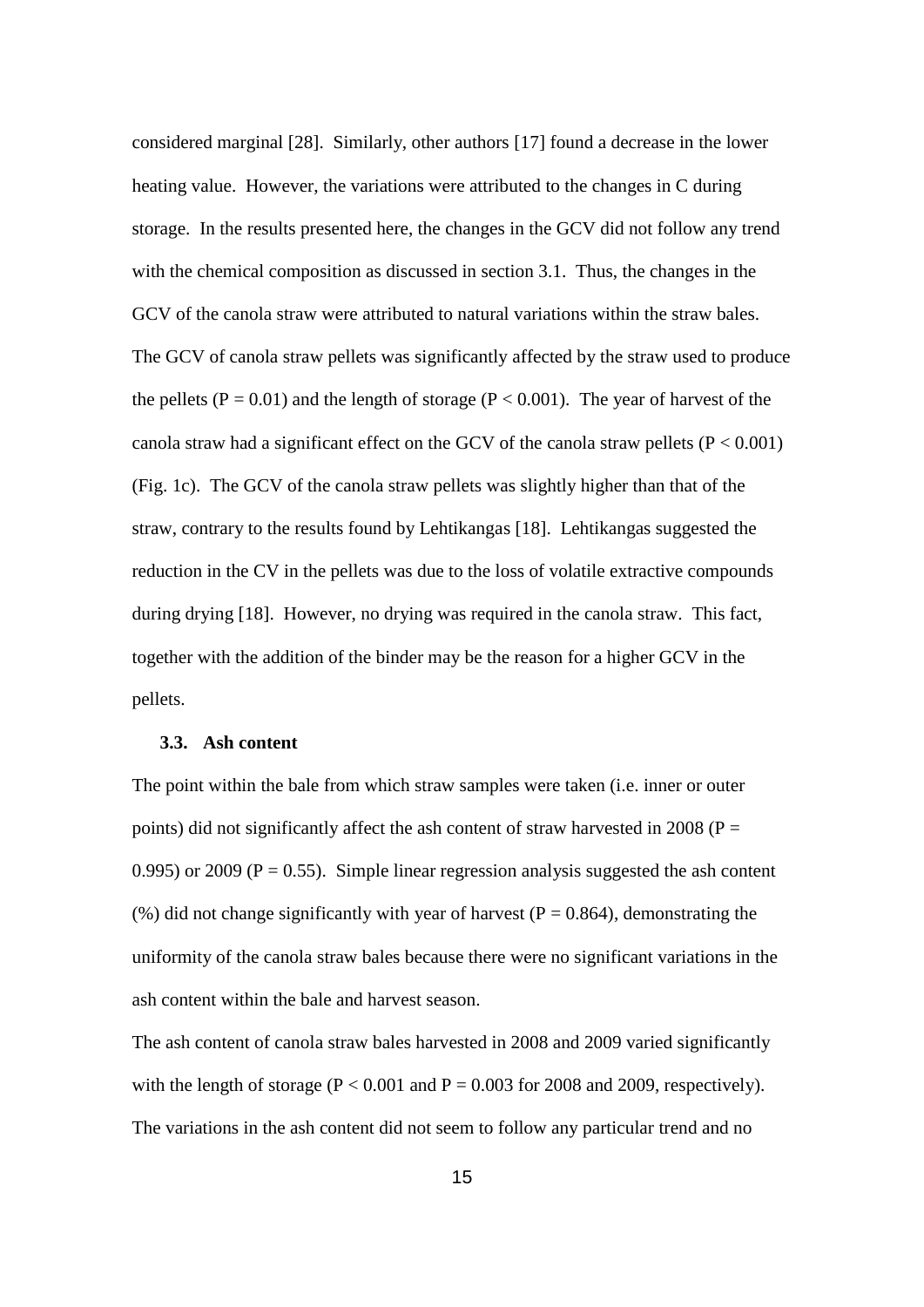relationship between the volatile and ash content was found. The ash variations during storage were attributed to natural variations [29]. Previous research has shown the ash content of willow chips stored in piles marginally increased with storage but the changes were considered not to be significant [28]. Significant changes in the ash composition with the storage were found by [17], and it was postulated these changes were due to the exposure of the woodchip pile to the weather conditions (e.g. rain). Rain water may have dissolved soluble compounds (e.g. soluble salts) [30, 31]. The ash content of switchgrass bales increased during 26 weeks outside, unprotected storage [32]. However, it was found that it could be a systematic error in the determination of the ash content [32]. In the current study canola straw bales were stored under cover (i.e. protected from rain water). Variations in the ash content during storage of the canola straw bales are considered to be due to natural variations.

The ash content of canola straw pellets was significantly affected by the straw used to produce the pellets ( $P < 0.001$ ) and the length of storage ( $P < 0.001$ ) (Figure 2b). The year of harvest of the canola straw had a significant effect on the ash content of the canola straw pellets  $(P < 0.001)$  (Figure 2c). The ash content of the pellets was significantly higher than the ash content of the straw, which was also found by other researcher [18] who attributed this increment to the thermal treatment in the process that could have caused a reduction in the extractives, leading indirectly to an increase in ash content of the material. Also, in the present work, the increase in the ash content could be due to the addition of binder.

The ash content of canola straw pellets ranged from  $6.74 \pm 0.08$  % to  $9.75 \pm 0.03$  % overall. The ash content of a fuel is important because high ash content could affect the carbon monoxide (CO) emissions and efficiency requirements when the pellets are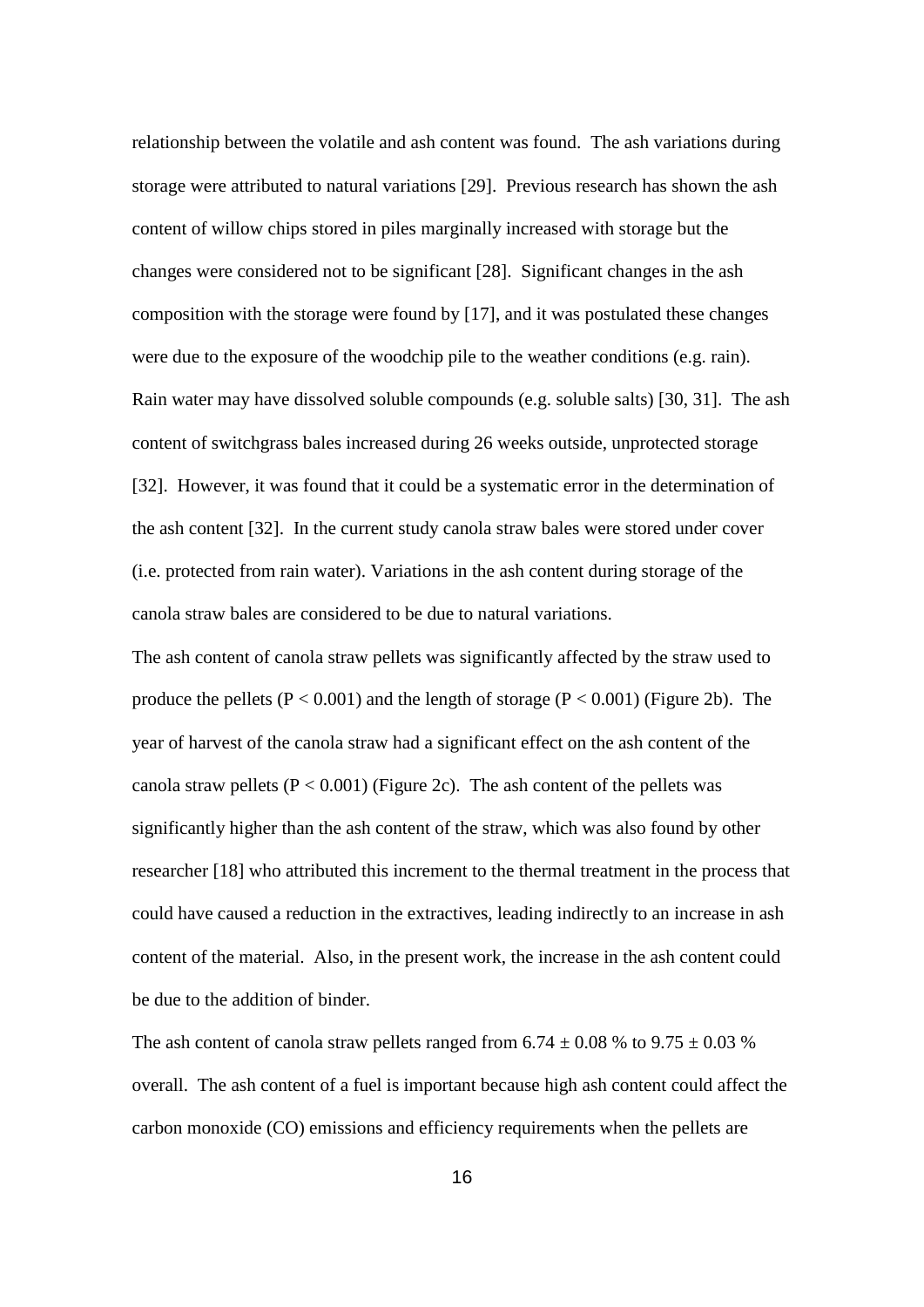burnt. Previous research, has shown that the combustion of pelletised herbaceous (i.e. Brassica) pellets resulted in CO emissions and efficiency requirements that were within the European requirements. However, the CO emissions and efficiency of Brassica pellets were worse than for poplar pellets, which was attributed to the higher ash content of the Brassica (10.7 %) compared to poplar [33]). Further work could be completed to investigate how the ash content of canola straw pellets could be reduced. Previous research has shown the ash content of grape pomace was as significantly reduced when it was mixed with Pyrenean oak pellets [34].

#### **3.4. Volatile content**

The point within the bale from which straw samples were taken (i.e. inner or outer points) did not significantly affect the volatile content of straw harvested in 2008 ( $P =$ 0.535) or in 2009 ( $P = 0.462$ ) and did not change significantly with the year ( $P = 0.729$ ) according to the simple linear regression analysis. This suggests the canola straw bales were uniform, as mentioned for previous properties (Figure 3).

The volatile content of canola straw bales varied significantly with the length of storage for straw harvested 2008 and 2009 ( $P < 0.001$  for both cases) (Figure 3b). Although, the changes in volatile content were statistically significant the volatile content appears to be stable over the storage period.

The volatile content of canola straw pellets was significantly affected by the straw used to produce the pellets ( $P < 0.001$ ) and the length of storage ( $P < 0.001$ ). There was a statistical interaction between the raw material used to produce the pellets and the length of storage post-pelletisation ( $P < 0.001$ ). The year of harvest of the canola straw had a significant effect on the volatile content of the canola straw pellets ( $P < 0.001$ ) (Figure 3c).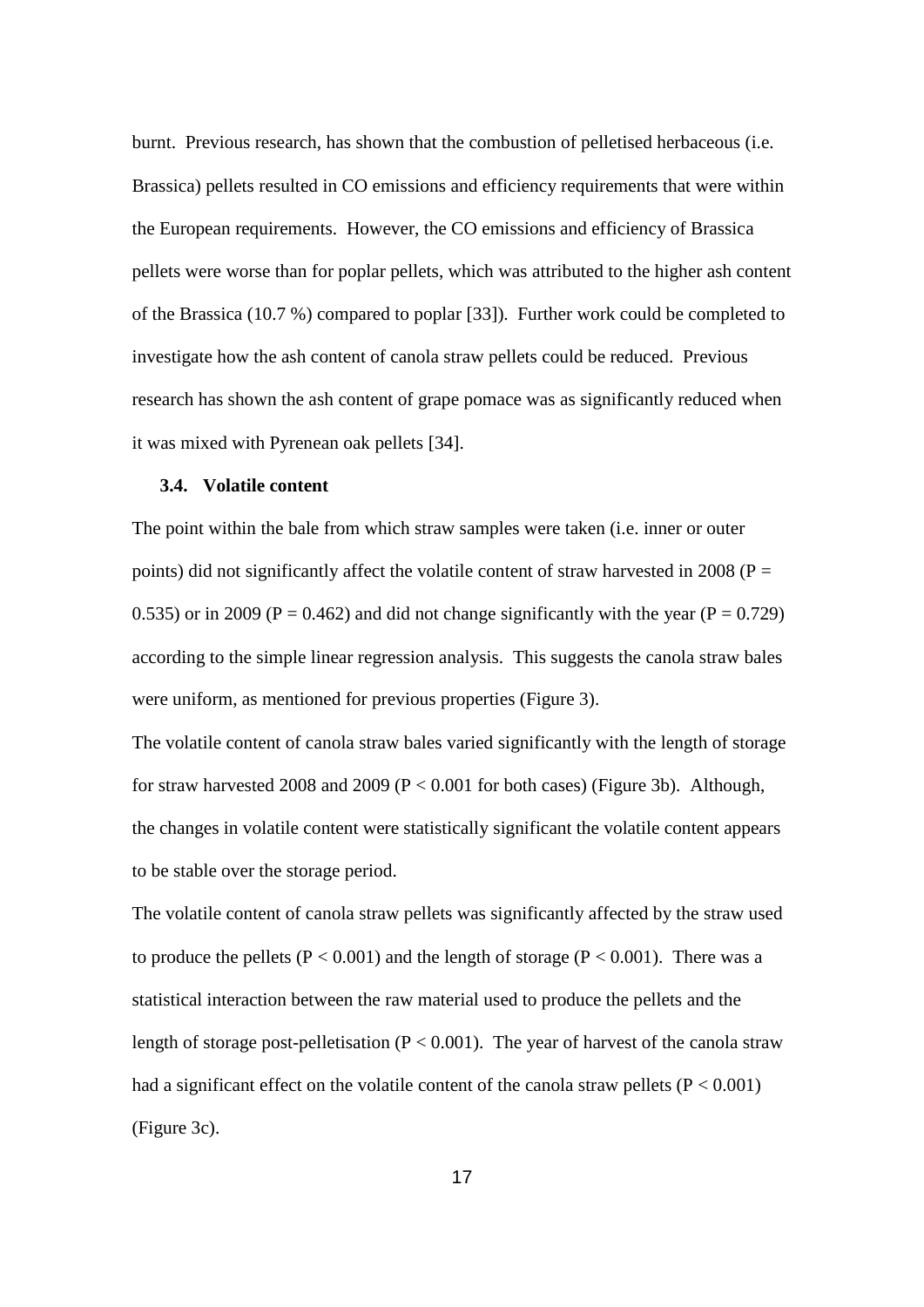#### **3.5. Conclusion**

- No variations between inside and outside points within the canola straw bale were found and hence they can be considered uniform throughout the bale. Thus, it can be concluded that the canola straw bales did not suffer any contamination from the farm environment.
- Generally, the storage of canola straw bales and pellets significantly affected the elemental composition, gross calorific value, ash and volatile content of the straw and pellets ( $p < 0.05$ ). However, the variations are considered minimal and are believed to be caused by natural variations, as no correlations between properties were found
- The concentrations of nitrogen, sulphur and chlorine of the canola straw taken from the swath were significantly lower than the composition of the straw after baling.
- The content of sulphur, magnesium, aluminium, calcium, and iron increased when the straw was pelletised. In contrast the carbon, sulphur and chlorine content were lower in the pellets.
- The concentration of sulphur, magnesium, aluminium, calcium, and iron increased when the straw was pelletised, potentially attributable to the addition of the binder. In contrast the carbon, sulphur and chlorine content were lower in the pellets compared to the baledstraw which may be due to volatilisation during the pelletisation process.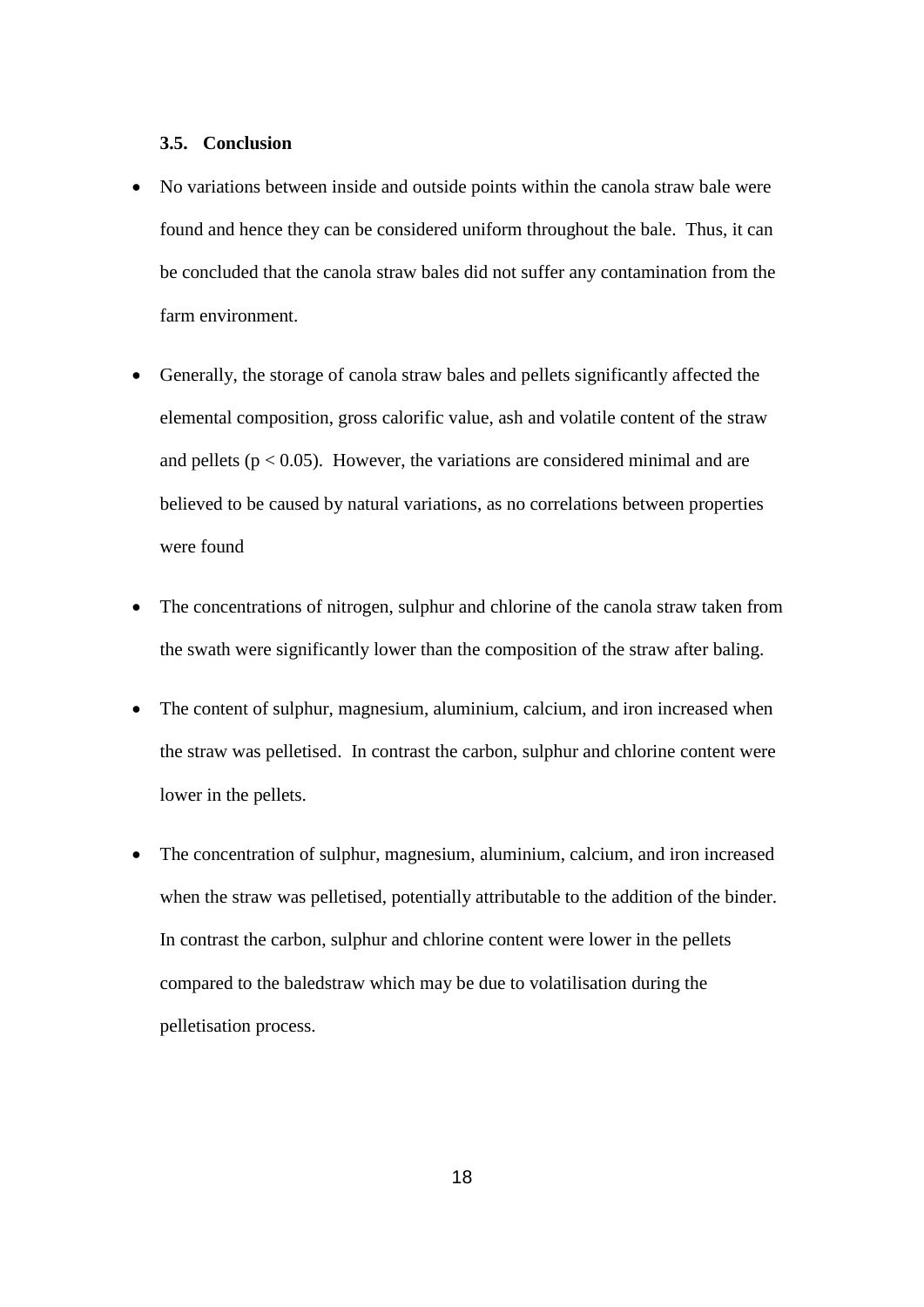- The variations in the GCV of canola straw bales and pellets with storage were minimal, and no correlations between the GCV and the chemical composition were found.
- The ash and volatile content of canola straw bales and pellets were stable during storage. However, the ash content was higher in the pellets, hence consideration should be given to a reduction in the amount of binder used to keep the ash content to a minimum.

#### **4. Acknowledgments**

The authors would like to thank the staff at the Princess Margaret Laboratory, the Farm and the Crop and Environment Research Centre (CERC) at Harper Adams University College. We also would like to thank the Douglass Bomford Trust and Claas Stiftung for supporting this project.

# **5. References**

[1] FAO (Food and Agriculture Organization of the United Nations). 2010. FAO Statistics [Internet]. FAO. [Cited 2012 July 23]. Available from: http://www.fao.org/corp/statistics/en/

[2] Garrad Hassan and Partners Ltd. Scotland's Renewable Resource 2001 – Volume II. Scottish Executive Report 2850/GR/02; 2001 [Internet]. Available from: http://www.scotland.gov.uk/Resource/Doc/47176/0014634.pdf

[3] Newman, R. 2003. A trial burn of rape straw and whole crops harvested for energy use to assess efficiency implications. B/U1/00768/00/00 URN 03/1569. Department of Trade and Industry.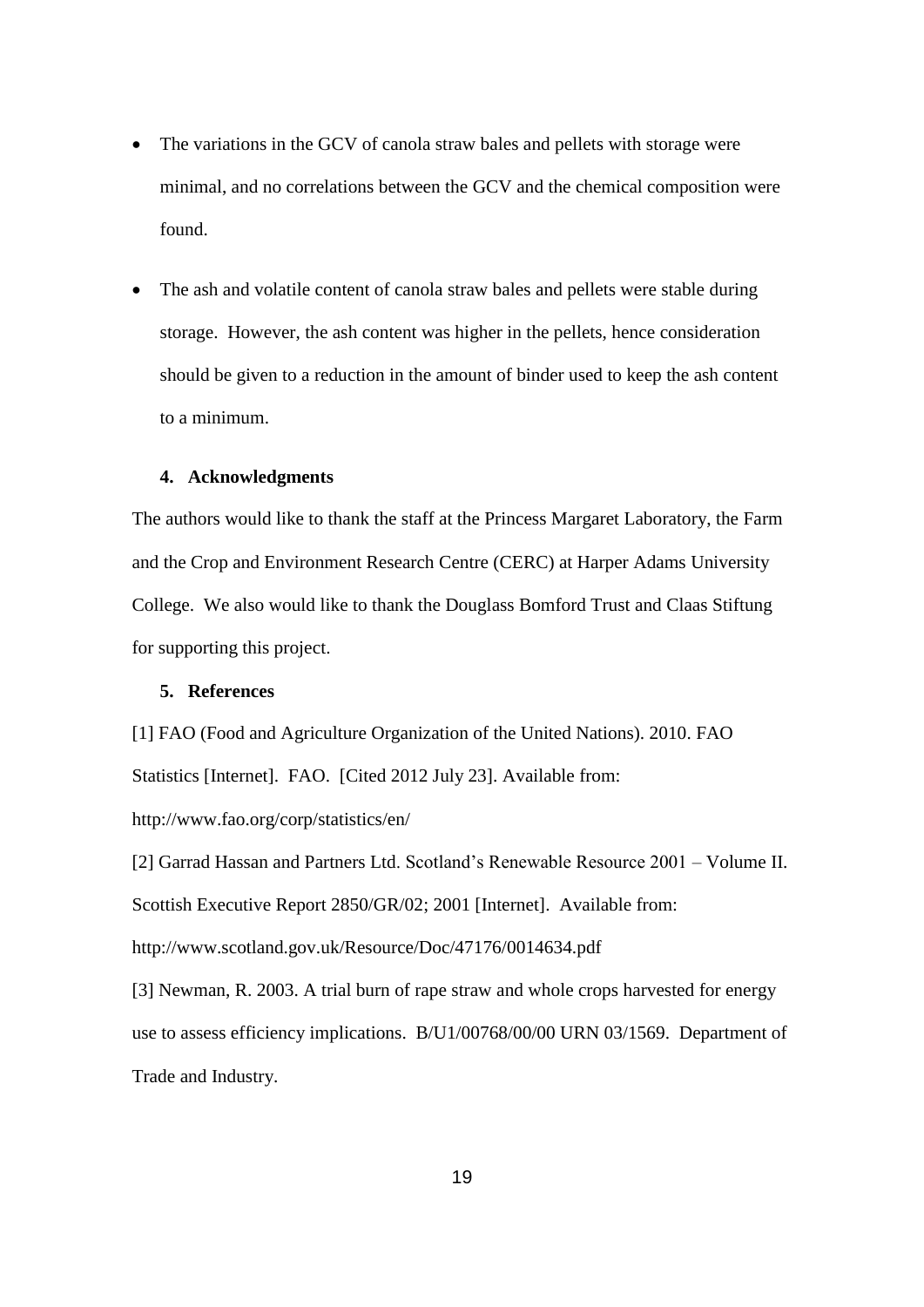[4] Biomass Energy Centre.org [Internet]. Straw quantities of straw – grown in the UK; 2006. [Cited 14th July 2011]. Available from: http://www.biomassenergycentre.org.uk/. [5] Chico-Santamarta L, Humphries AC, White D, Chaney K., Godwin RJ. Effect of pre- and post-pelletisation storage of canola (oilseed rape) straw on the quality and properties of pellets. ASABE Annual International Meeting. Paper number 096105; 2009 June 21-24; Reno, Nevada.

[6] Sultana, A., Kumar, A. 2011. Development of energy and emission parameters for densified form of lignocellulosic biomass. Energy, 36, 2716-2732.

[7] Booth J, Cook P, Ferguson B, Walker K. Economic evaluation of biodiesel production from oilseed rape grown in north and east Scotland. [Internet]. Scottish Agricultural College, Edinburgh; 2005 [Cited 2011 Jul 14]. Available from: http://www.hie.co.uk/HIE-economic-reports-2005/sacbiodiesel-full-report-2005.pdf . [8] Butterworth B. The straw manual: a practical guide to cost effective straw utilization

and disposal. London: Spon; 1985.

[9] Obernberger I, Thek G. Physical characterisation and chemical composition of densified biomass fuels with regard to their combustion behaviour. Biomass Bioenergy. 2004; 27:653-69.

[10] McMullen J, Fasina OO, Wood AW, Feng Y. Storage and handling characteristics of pellets from poultry litter. Appl Eng Agric. 2005; 21:645-51.

[11] Bhattacharya S, Sett S, Shrestha RM. State of the art for biomass densification. Energy Sources 1989;11:161–82.

[12] Samson P, Duxbury P, Drisdelle M, Lapointe C. Assessment of pelletized biofuels [Internet]. 2000 [cited 2011 May 12]. Available from: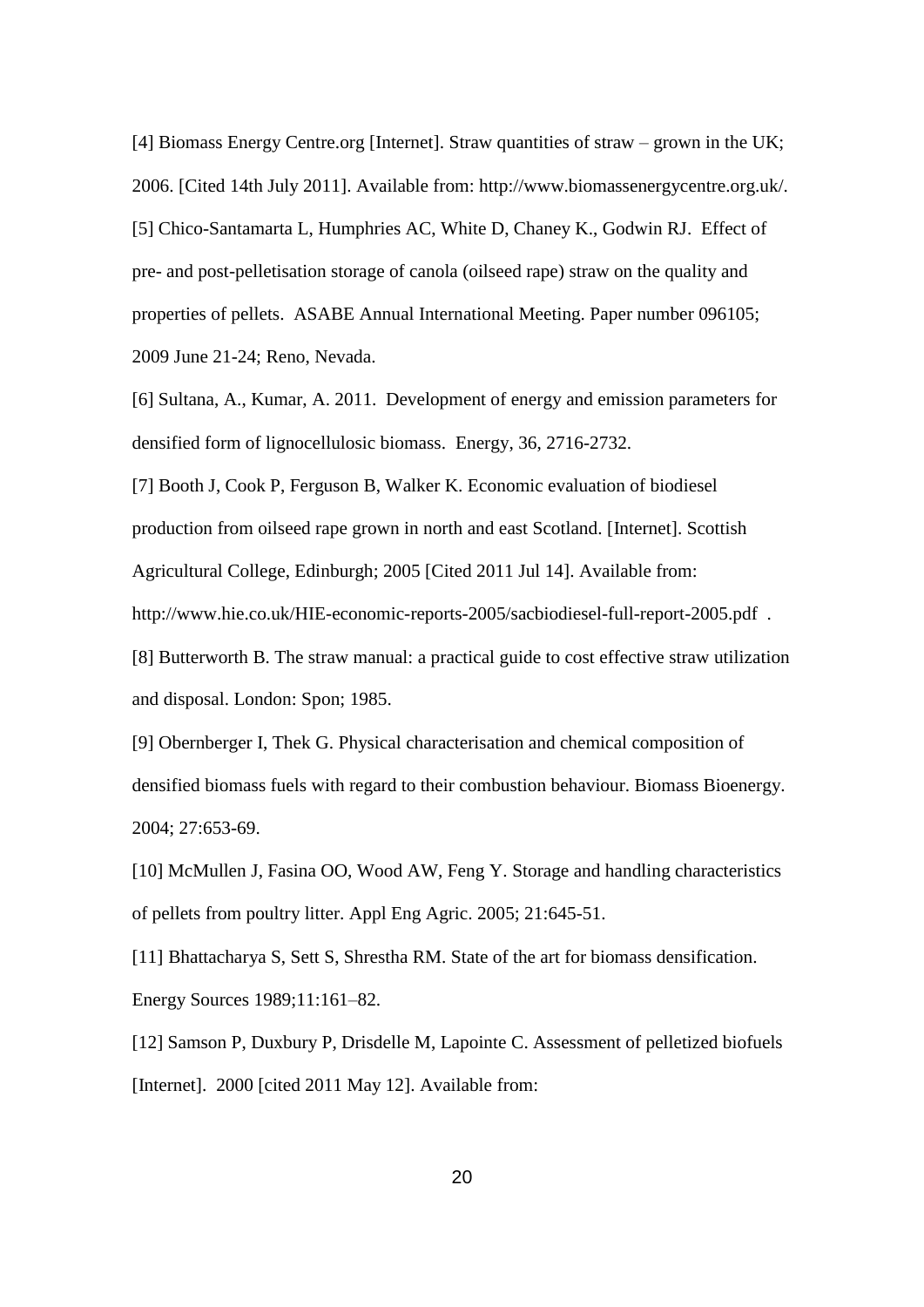http://www.reapcanada.com/online\_library/Reports%20and%20Newsletters/Bioenergy/ 15%20Assessment%20of.PDF.

[13] Kaliyan N, Morey RV. Factors affecting strength and durability of densified products. Proceedings of the ASABE Annual International Meeting; 2006 July 9–12; Portland, Oregon; St.Joseph (MI): ASABE; 2006. ASABE Paper No.: 066077

[14] Chico-Santamarta L, Humphries AC, Chaney K, White DR, Magan N, Godwin RJ. Microbial changes during the on-farm storage of canola (oilseed rape) straw bales and pellets. Biomass Bioenergy. 2011; 35:2939-49.

[15] Le Lostec, B., Galanis, N., Baribeault, J., Millete, J. 2008. Wood chip drying with an absorption heat pump. Energy, 33, 500-512.

[16] Nurmi J. The storage of logging residue for fuel. Biomass Bioenergy 1999;17:41-7. [17] Casal MD, Gil MV, Pevida C, Rubiera F, Pis JJ. Influence of storage time on the quality and combustion behaviour of pine woodchips. Energy. 2010; 35:3066-71. [18] Lehtikangas P. Quality properties of pelletised sawdust, logging residues and bark. Biomass Bioenergy 2001;20:351-60.

[19] CEN/TS 14918, 2005. Solid Biofuels – Method for the Determination of Calorific value.

[20] CEN/TS 14775:2004. Solid biofuels – Method for the determination of ash content. Brussels, Belgium: European Committee for Standardization.

[21] CEN/TS 15148: 2005. Solid biofuels – Method for the determination of content of volatile. Brussels, Belgium: European Committee for Standardization.

[22] GenStat DE. GenStat release 13.1. UK: VSN International Ltd; 2010.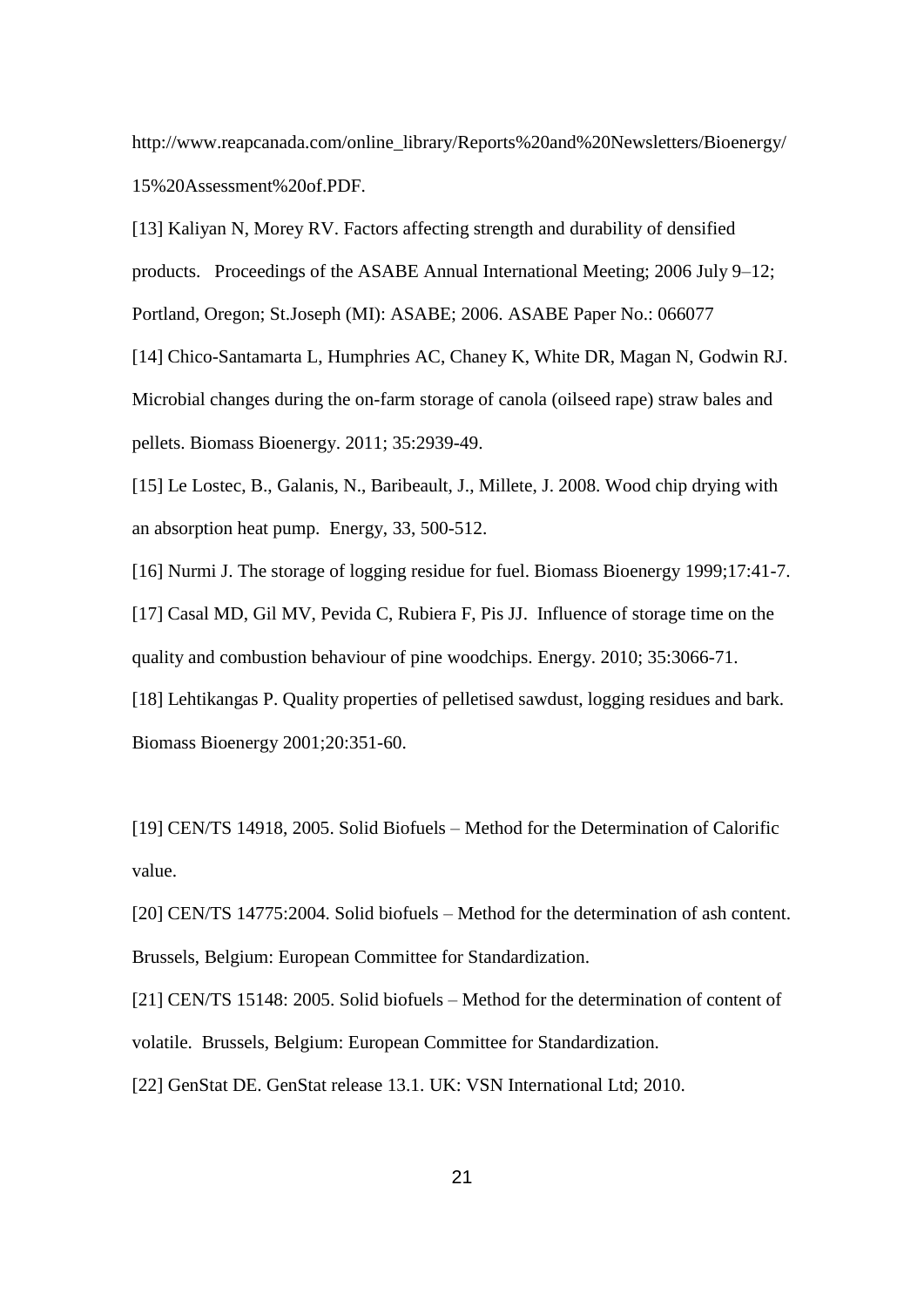[23] Obernberger I, Brunner T, Bärnthaler G. Chemical properties of solid biofuels – significance and impact. Biomass Bioenergy. 2006;30:973-82.

[24] Chico-Santamarta L, Khodier AHM, Humphries AC, Simms NJ, Oakey JE, Godwin RJ. The effect of on-farm storage of canola (oilseed rape) straw pellets on the combustion behaviour, Part 1: Gaseous emissions. Submitted to Biosystems Engineering. 2011.

[25] Khodier AHM, Chico-Santamarta L, Simms NJ, Humphries AC, Oakey JE, Godwin RJ. The effect of on-farm storage of canola (oilseed rape) straw pellets on the combustion behaviour, Part 2: Deposition. Submitted to Biosystems Engineering. 2011. [26] Channiwala SA. On the biomass gasification process. PhD thesis, Indian Institute of Technology, Department of Mechanical Engineering, Bombay, India.1992.

[27] Obernberger I. Physical characteristics and chemical composition of solid biomass fuels. In: Eindhofen University of Technology, Department for Mechanical

Engineering, Section Process Technology, editor. Script for the lecture

''Thermochemical Biomass Conversion''. Eindhofen, the Netherlands;2003[Chapter 3]. [28] Jirjis R. Effects of particle size and pile height on storage and fuel quality of comminuted *Salix viminalis*. Biomass Bioenergy 2005;28:193–201.

[29] Lehtikangas P. Storage effects on pelletised sawdust, logging residues and bark. Biomass Bioenergy 2000;19:287-93.

[30] Averlakis S, Gehrmann H, Beckmann M, Koukios EG. Agglomeration problems during fluidized bed gasification of olive-oil residue: evaluation of fractionation and leaching as pre-treatments. Fuel 2003; 82,1261-70.